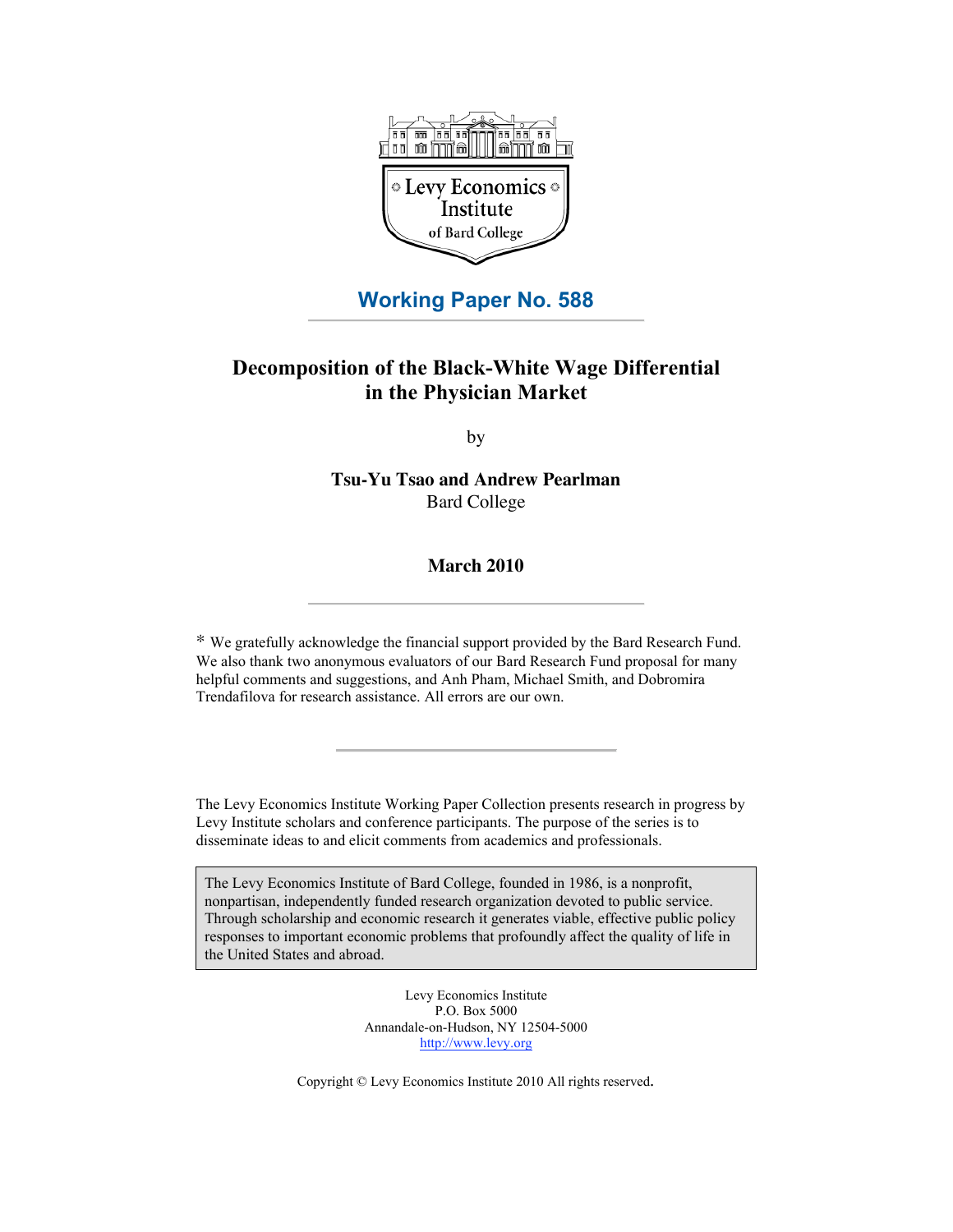### **ABSTRACT**

This paper proposes a difference-in-differences strategy to decompose the contributions of various types of discrimination to the black-white wage differential. The proposed estimation strategy is implemented using data from the Young Physicians Survey. The results suggest that potential discrimination plays a small role in the racial wage gap among physicians. At most, discrimination lowers the hourly wages of black physicians by 3.3 percent. Decomposition shows that consumer discrimination accounts for all of the potential discrimination in the physician market, and that the effect of firm discrimination may actually favor black physicians. Interpretations of the estimates, however, are complicated by the possibility that, relative to white physicians, black physicians negatively self-select into self-employment.

**Keywords:** Discrimination; Physician Market; Wage Gaps

**JEL Classifications:** J01, J7, J44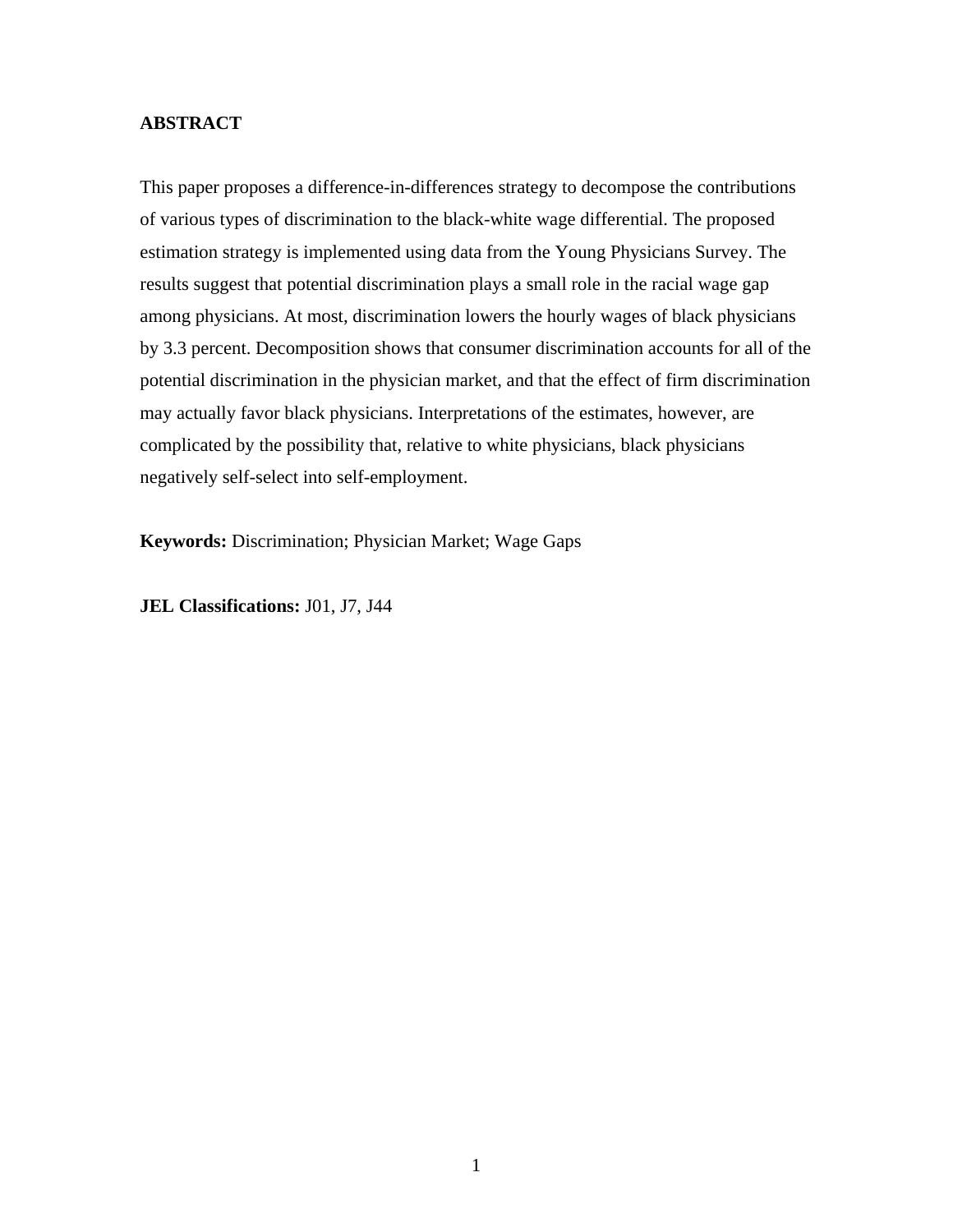### **I. INTRODUCTION**

 $\overline{a}$ 

Despite the progress made in the last fifty years, the gap in earnings between blacks and whites remains significant today. Although there are a number of factors that may account for this difference in earnings, economists have traditionally focused on labor market discrimination as the cause of the inequity. The study of labor market discrimination was formalized by Becker's economic theory of discrimination (1957) in which discrimination against a particular group can originate from three sources: employers, coworkers, and consumers.<sup>1</sup> Becker outlines the conditions under which various forms of discrimination would result in wage disparities. Instead of isolating the effects of different types of discrimination, empirical studies ensuing Becker's analysis have largely focused on the total impact of discrimination on the earnings of minorities.<sup>2</sup> Decomposition of discrimination, however, is crucial in targeting enforcement of antidiscrimination legislation, which is intended to mainly deter firm-based discrimination, but not necessarily acts driven by prejudicial attitudes of consumers.

In this paper, we develop a general framework in the spirit of Becker's work to isolate the effect of firm discrimination from that of consumer discrimination. The model is based on the insight that self-employed individuals are not subject to discrimination from firms and, therefore, any wage penalty experienced by salaried minority workers in excess of the wage penalty experienced by self-employed minority workers who belong to the same industry can be attributed to firm discrimination. The model, however, clarifies that this intuition is not generally correct unless a number of conditions are satisfied. Data from the Young Physicians Survey is used to quantify the size of the earnings differential between black and white physicians.

The remainder of the article is organized as follows. Section II provides a brief review of preference-based theories of discrimination and thereby lays the foundations

 $<sup>1</sup>$  All nonconsumer based discrimination, i.e., employer and coworker discrimination, is collectively</sup> referred to as "firm discrimination" in this paper.

 $2^2$  One exception is the studies on the effect of customer discrimination on the market for sports memorabilia. Nardinelli and Simon (1990) pioneered this innovative approach of isolating the impact of consumer discrimination in a market.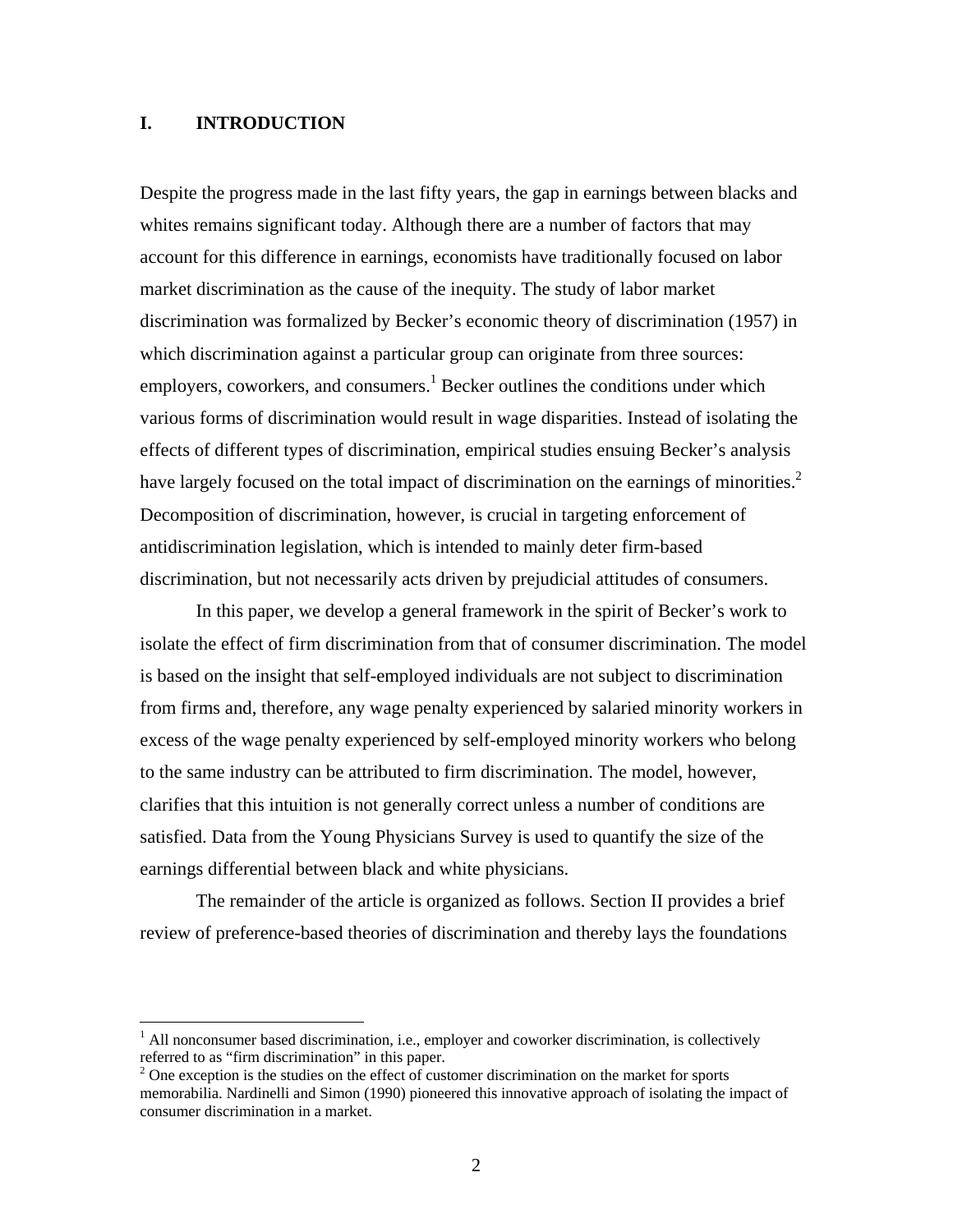for the discussion of the model.<sup>3</sup> In Section III we introduce a simple model to decompose wage differentials associated with discrimination. The empirical implementation of the model is discussed in Section IV. In Section V, the data used in the statistical analysis is introduced and the empirical results are presented. The robustness of the results is checked in Section VI. Section VII concludes.

## **II. PREFERENCE-BASED THEORIES OF DISCRIMINATION**

In his seminal work, Becker defines discrimination as an unwillingness to be in the presence of people of a different race. Hence, a firm that has a "taste for discrimination" would not pay a worker of a different race a wage commensurate to that worker's productivity. If we assume that only the majority may discriminate against others, then a discriminating majority employer would be willing pay a minority worker who generates a marginal product value of *V* a maximum wage of (1-*D*)*V*, where *D* represents the intensity of discrimination by the firm and its value is less than one. As a result of being underpaid relative to the level of productivity, the minority worker might be driven to work for a nondiscriminating firm, which is willing to offer the worker a wage higher than (1-*D*)*V*. If the number of nondiscriminating firms is sufficiently large in the market, this particular minority worker's wage is likely to be bid up to *V*, the true value of the worker, and any negative wage effects of discrimination would be completely undone. In general, if the number of nondiscriminating employers is large relative to the number of minority workers, or if the nondiscriminating firms have constant or increasing returns to scale technologies (which would allow the nondiscriminating firms to expand and hire a large number of minority workers), then minority workers may not be affected by discrimination at all. In other words, the prejudicial attitude of some of the firms may or may not cause minority workers to earn lower wages than their majority counterparts

 $\overline{a}$ 

 $3$  In models such as Becker's, personal prejudice is the driving force for differences in observed labor market outcomes between various groups. However, there is an alternative model of statistical discrimination that demonstrates how between-group wage differentials can arise from imperfect information that firms have about job applicants. Consult Aigner and Cain (1977), Lundberg and Startz (1983), and Oettinger (1996) for examples of the statistical discrimination model. As O'Neill and O'Neill (2005) have noted, although the nature of discrimination in the statistical discrimination model is drastically different from that in the taste-based model, it is difficult to distinguish between the two models in practice.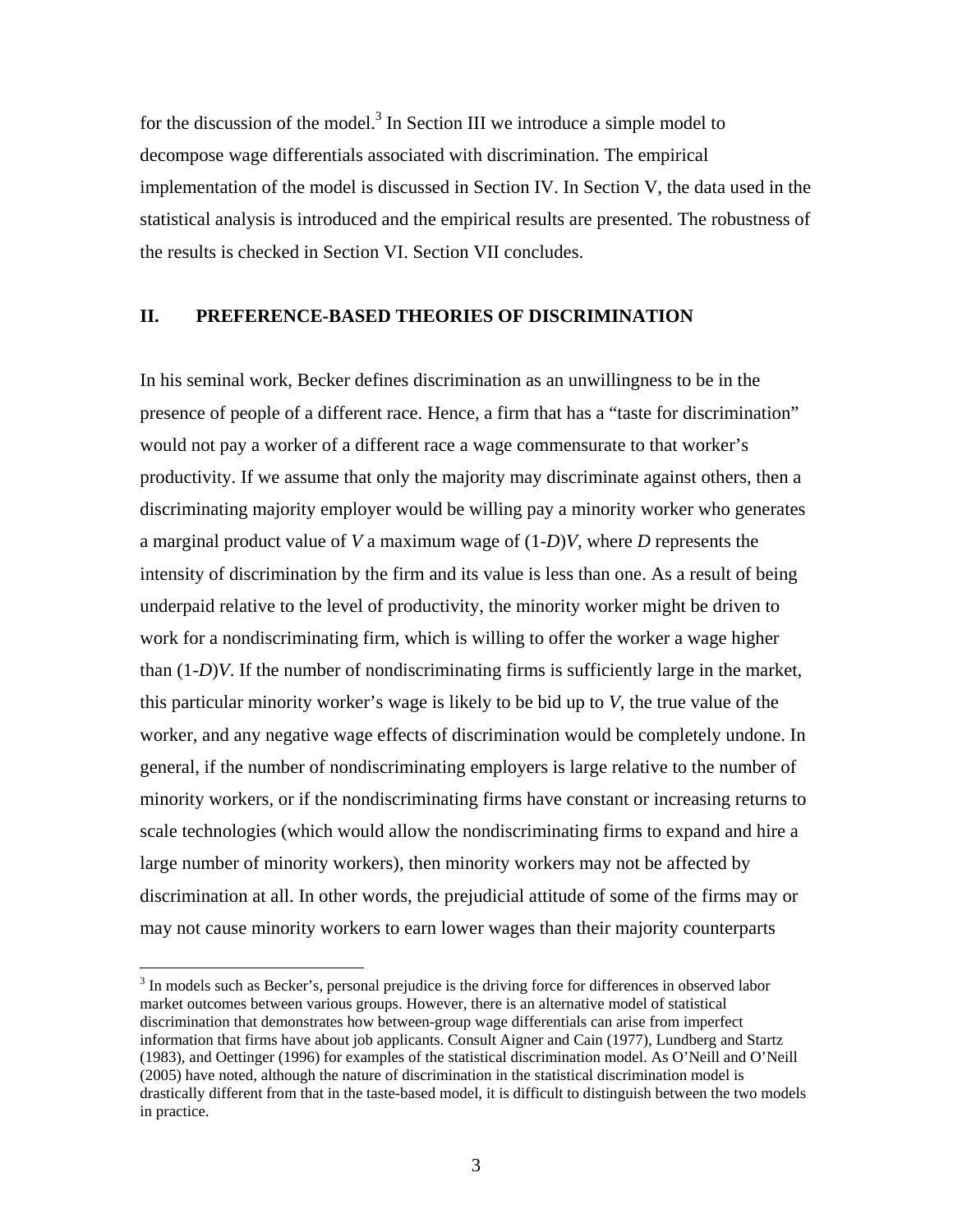who are similar in terms of productivity. Rather, the effect of discrimination at the market level is determined by the transaction between the marginal firm and the marginal minority worker.

An interesting implication of Becker's model is that any discrimination-related wage disparity is likely to be a product of consumer behaviors. As mentioned earlier, there is a real possibility that minority members can largely, if not entirely, avoid firm discrimination. However, if consumers are unwilling to purchase goods and services produced by minorities, then minority workers would not be as valuable to all firms and minority workers would receive lower wages than majority workers as a result. For expository convenience, let's suppose the labor market is competitive. Following the notations introduced earlier, the value of a worker, *V*, would be equal to *P* (price of the output produced by the firm)  $\times MP$  (marginal product of the worker). Suppose consumers prefer to purchase goods and services produced by majority workers. It follows that they would pay a higher price,  $P = P_w$ , for output produced by majority workers and a lower price,  $P = P_m$ , for output produced by minorities. As a consequence, two equally productive workers—one majority and one minority—would receive different wages (*Pw*  $\times$  *MP* for the white worker and  $P_m \times MP$  for the minority worker), even if there were no prejudicial firms.<sup>4</sup>

More recent literature shows that both consumer and firm discrimination may lead to wage differentials if the job search is not frictionless. Borjas and Bronars (1989) demonstrate that consumer discrimination would bring about lower mean incomes, as well as negative selection into self-employment among minorities. Sasaki (1999) considers a model where an increase in the degree of coworker discrimination results in lower wages and higher unemployment for the minority group; Rosen (2003) shows that firms with a positive discrimination coefficient would have the highest profit levels and wage equalization does not occur. Given that wage differentials can arise theoretically in a competitive labor market from both consumer and firm discrimination with the

 $\overline{a}$ 

 $4$  Becker's model of discrimination was challenged by Arrow (1973) and Cain (1986), among others, who argue that it is unlikely for both firm and consumer discrimination to engender wage differentials in a competitive labor market in the long run; instead, discriminatory tastes would manifest themselves as segregation.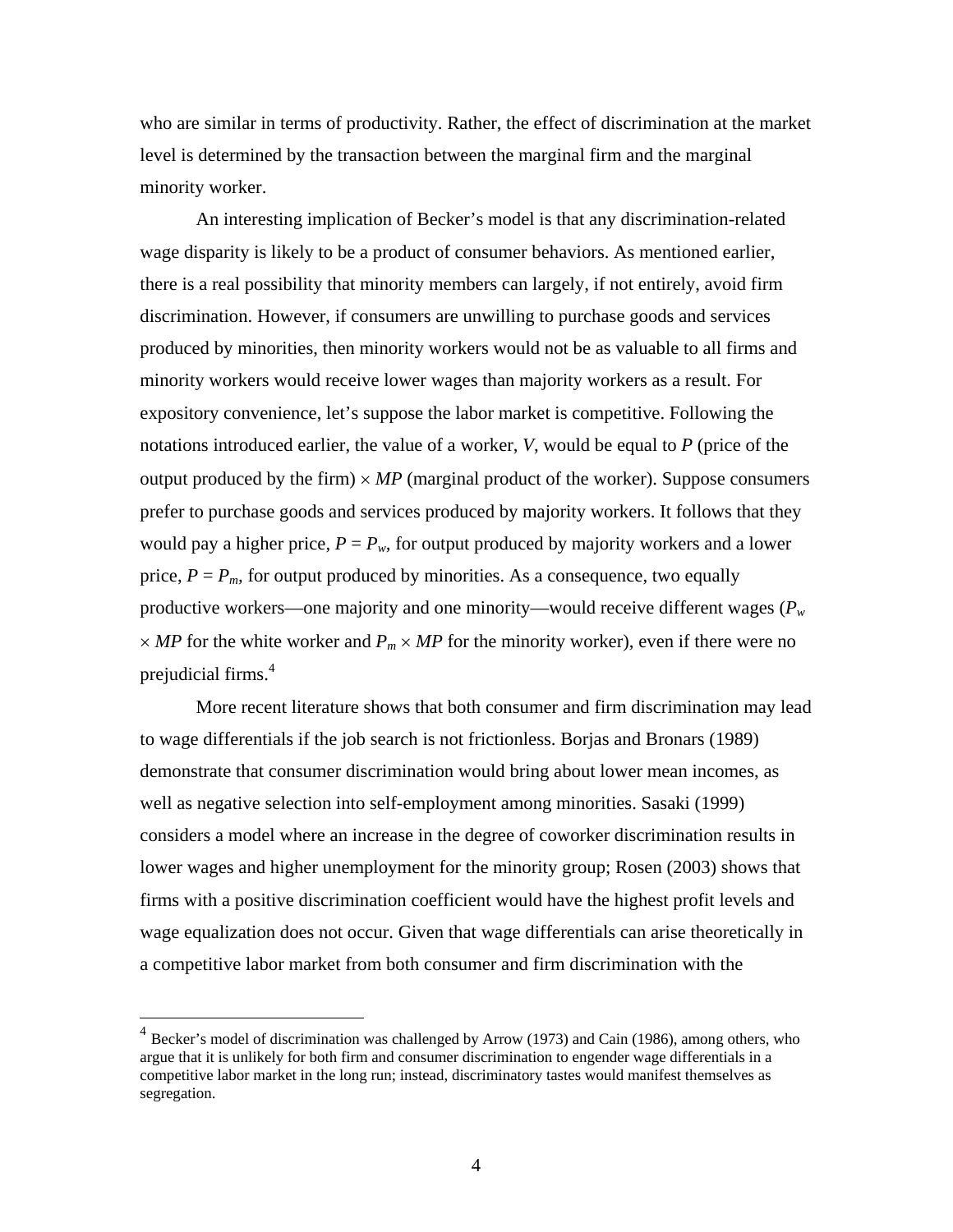introduction of search friction, the pertinent question is then how to quantify the effect of each type of discrimination in order to effectively target enforcement of antidiscriminatory policies.

### **III. THE GENERAL FRAMEWORK**

Suppose there are large numbers of both self-employed and salaried workers within the same industry. Since those who are self-employed would not encounter firm discrimination, any discrimination that is experienced by self-employed workers must have originated from consumers. Salaried workers, on the other hand, may face discrimination that is both employer- and consumer-based. Based on this intuition, we make two claims. First, the difference in earnings between a majority group (denoted as whites) and a minority group (denoted as blacks) among those who are self-employed would account for the impact of consumer discrimination if there were no difference in productivity between self-employed black and white workers. Second, the double difference in earnings would capture the influence of firm discrimination if: (a) the nature of demand for the output provided by self-employed and salaried workers is similar; and (b) there is no difference in productivity between self-employed and salaried workers within each racial group.

We now illustrate the above two claims. Let  $P_s$  and  $P_n$  denote the prices that consumers are willing to pay for the output of self-employed and salaried white workers, respectively. Let  $D_c$  and  $D_f$  denote the discrimination coefficients of consumers and firms, respectively (both  $D_c$  and  $D_f < 1$ ). Let  $MP_{sw}$ ,  $MP_{sb}$ ,  $MP_{nw}$ , and  $MP_{nb}$  denote the marginal products produced by self-employed whites, self-employed blacks, salaried whites, and salaried blacks, respectively. In the competitive labor market equilibrium, the wage received by each group of workers would be:

$$
W_{sw} = P_s \times MP_{sw}.\tag{1}
$$

 $W_{sb} = (1 - D_c)P_s \times MP_{sb}$ . (2)

$$
W_{nw} = P_n \times MP_{nw}.\tag{3}
$$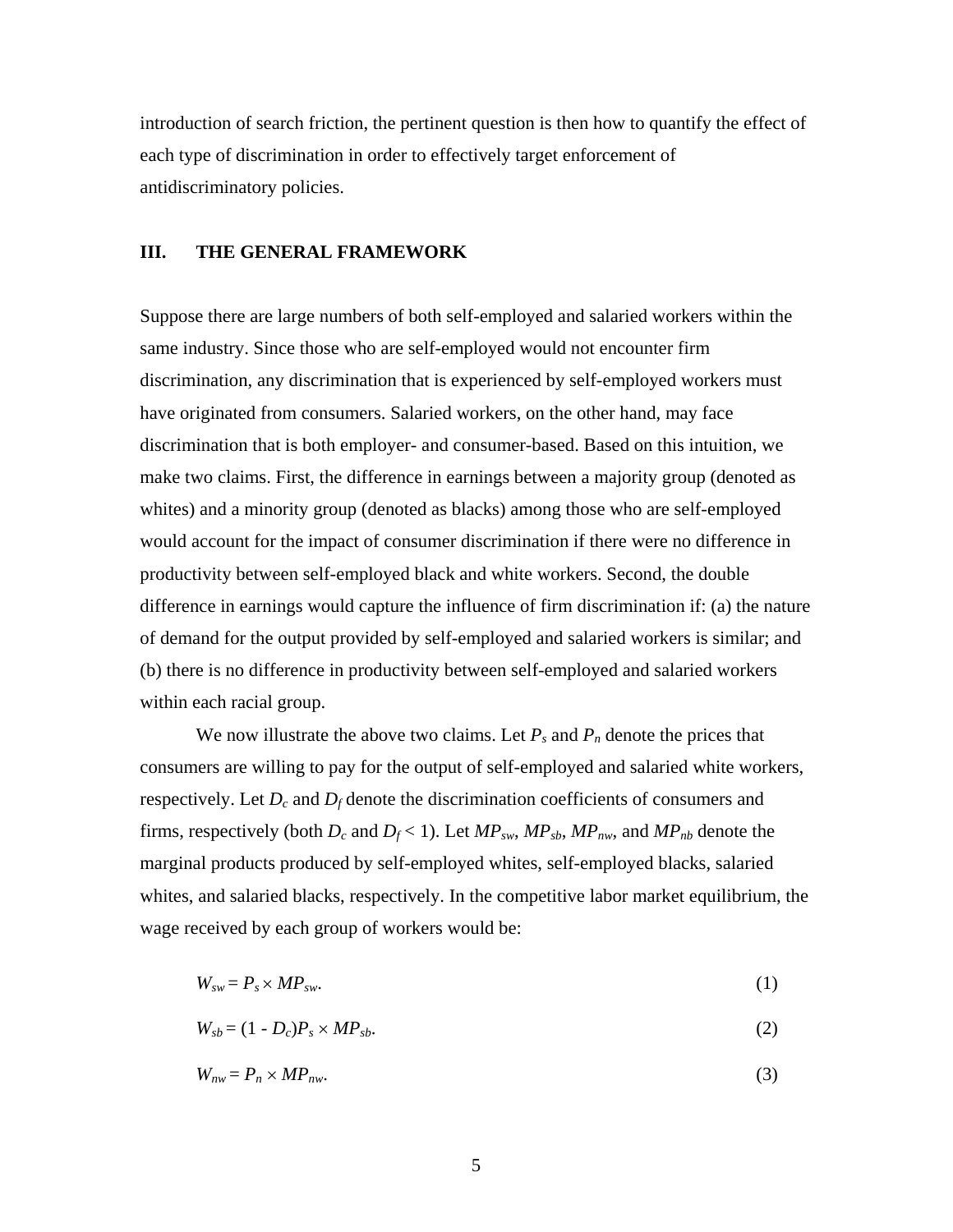$$
W_{nb} = (1 - D_c - D_f) P_n \times MP_{nb}.
$$
\n
$$
\tag{4}
$$

 It follows that the difference in the wages received by self-employed whites and self-employed blacks is:

$$
W_{sw} - W_{sb} = P_s \times (MP_{sw} - MP_{sb}) + D_c P_s \times MP_{sb}, \qquad (5)
$$

while the difference in the wages received by salaried whites and salaried blacks is:

$$
W_{nw} - W_{nb} = P_n \times (MP_{nw} - MP_{nb}) + (D_c + D_f)P_n \times MP_{nb}.
$$
 (6)

The double difference in wages is therefore:

$$
(W_{nw} - W_{nb}) - (W_{sw} - W_{sb}) = [P_n \times (MP_{nw} - MP_{nb}) - P_s \times (MP_{sw} - MP_{sb})] +
$$
  

$$
[D_c(P_n \times MP_{nb} - P_s \times MP_{sb}) + D_f P_n \times MP_{nb}]. \tag{7}
$$

It is clear that if black and white workers are equally productive, i.e.,  $MP_{sw} =$ *MPsb*, equation (5) reduces to:

$$
W_{sw} - W_{sb} = D_c P_s \times MP_{sb}.\tag{8}
$$

If the willingness to pay for the output of self-employed and salaried workers is the same, i.e.,  $P_s = P_n = P$ , then equation (7) becomes:

$$
(W_{nw} - W_{nb}) - (W_{sw} - W_{sb}) = P \times [(MP_{nw} - MP_{sw}) - (MP_{nb} - MP_{sb})] +
$$
  

$$
[D_c P \times (MP_{nb} - MP_{sb}) + D_f P \times MP_{nb}].
$$
 (9)

Further, if self-employed and salaried workers are equally productive within each racial group, i.e.,  $MP_{nw}$  -  $MP_{sw} = MP_{nb}$  -  $MP_{sb} = 0$ , then equation (8) is simplified to: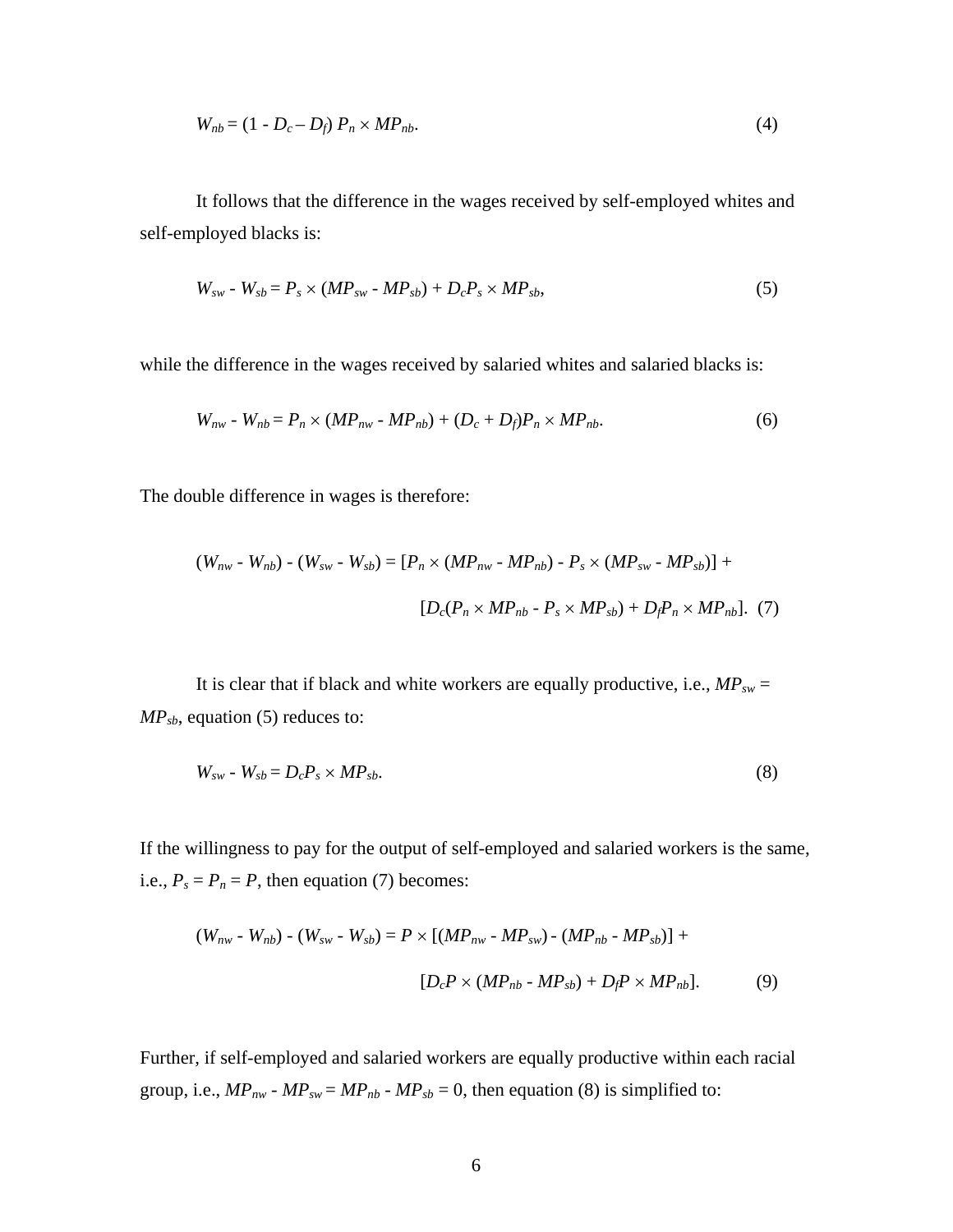$$
(W_{nw} - W_{nb}) - (W_{sw} - W_{sb}) = D_f P \times M P_{nb}.
$$
\n(10)

### **IV. EMPIRICAL SPECIFICATION**

The above framework is empirically implemented by performing separate Blinder-Oaxaca decompositions for self-employed and salaried workers while controlling for consumer demand, worker productivity, and other relevant demographic variables. The Blinder-Oaxaca decomposition is a standard technique used to divide the wage differential between two groups into a part that is "explained" by differences in observable characteristics and a residual that is "unexplained" by differences in those characteristics.<sup>5</sup> This unexplained part is often regarded as the impact of discrimination on the wage differential. Given that we need to analyze the wage differentials for both self-employed and salaried physicians, the following OLS wage equations are considered:

$$
\ln W_{ij} = X_{ij} \beta_{ij} + \varepsilon_{ij}, \qquad i = s, n \text{ and } j = w, b \qquad (11)
$$

In equation (11), ln *W* is the natural log of wage, *X* is the set of covariates, and  $\varepsilon$  is the error term. The covariates include physician's marital status, board certification status, the number of years of experience, experience squared, variables that control for local healthcare market conditions, and a number of dummies that indicate physician's primary medical specialty. For physicians who belong to the same sector (as each physician is either in the self-employment sector or the salary-employment sector), the difference in the expected log wages can be written as follows:

$$
E(\ln W_{iw}) - E(\ln W_{ib}) = [E(X_{iw}) - E(X_{ib})] \beta_i * + [E(X_{iw})(\beta_{iw} - \beta_i*) +
$$
  

$$
E(X_{ib})(\beta_i * - \beta_{ib})].^6 \qquad i = s, n \qquad (12)
$$

<sup>&</sup>lt;sup>5</sup> Please refer to Blinder (1973), Oaxaca (1973), Reimers (1983), Cotton (1988), Oaxaca and Ransom (1994), and Jann (2008) for more on the Blinder-Oaxaca decomposition method.

 $6$  Cotton's formulation of the Blinder-Oaxaca decomposition is adopted in this study.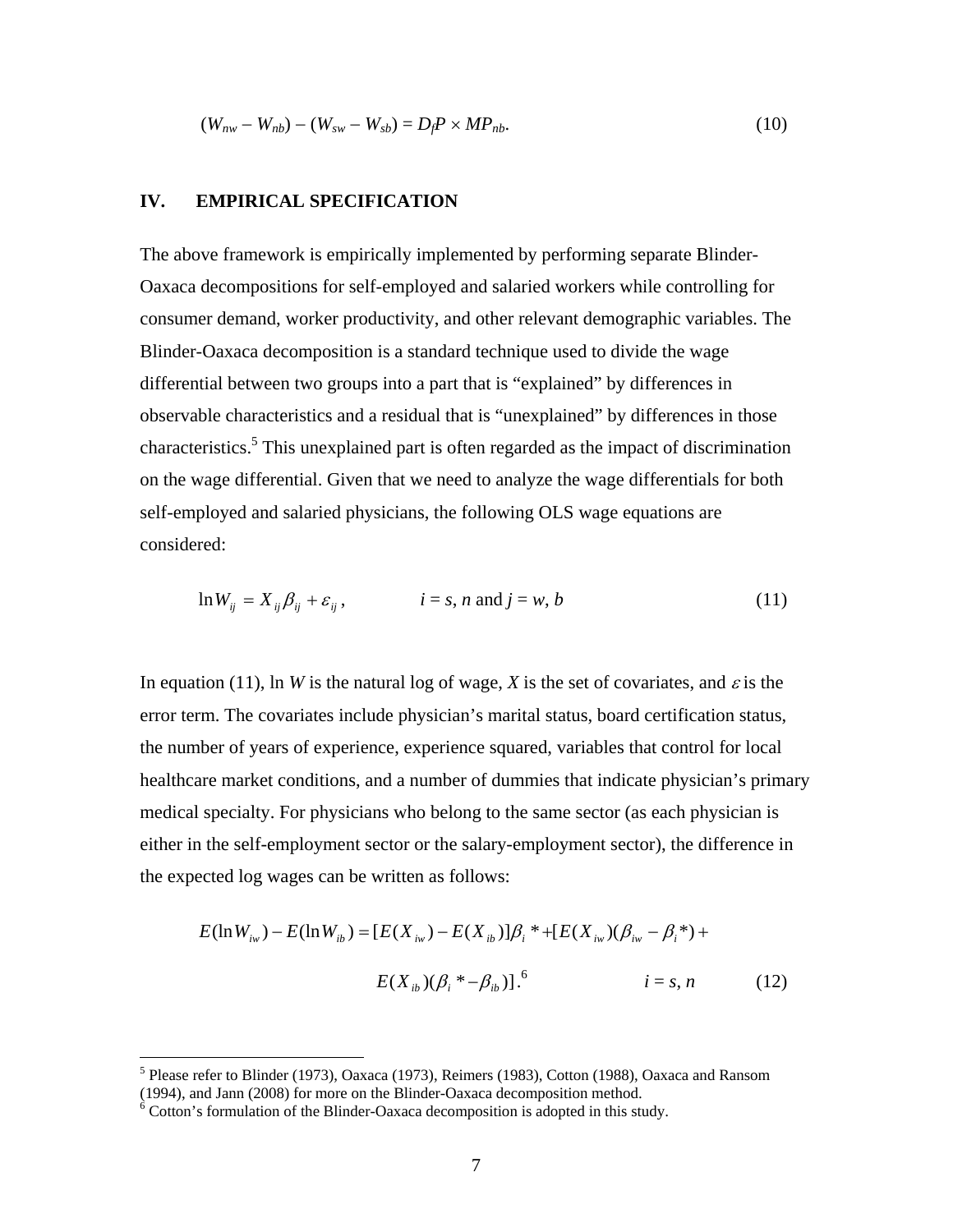$\beta_i^*$  in equation (12) is the set of theoretical coefficients that would have prevailed in each sector in the absence of any discrimination. In this paper, we follow the

recommendation made by Cottom and set 
$$
\hat{\beta}_i^* = \frac{N_{ib}}{N_{ib} + N_{iw}} \hat{\beta}_i + \frac{N_{iw}}{N_{ib} + N_{iw}} \hat{\beta}_i
$$
 in the

decompositions, where  $N_{ih}$  and  $N_{iw}$  are the numbers of black and white physicians in each sector *i*, respectively. The right hand side of (12) consists of two terms. The first term  $[E(X_{iw}) - E(X_{ib})]$  $\beta_i$ <sup>\*</sup> accounts for the extent of the wage gap due to differences in covariates and is the "explained" part of the differential. On the other hand, the second term  $[E(X_{iw})(\beta_{iw} - \beta_i^*) + E(X_{ib})(\beta_i^* - \beta_{ib})]$  represents the component of the wage gap due to differences in coefficients and is referred to as the "unexplained" part of the differential. In the equation for self-employed physicians  $(i = s)$ , the unexplained part on the right-hand side of (12) would capture the effect of consumer discrimination if productivity can be held constant across racial groups. In order to quantify the impact of firm discrimination, we need to hold consumer demand and worker productivity across different sectors constant and subtract (12) with  $i = s$  from (12) with  $i = n$  to derive the following:

$$
[E(\ln W_{n\nu}) - E(\ln W_{nb})] - [E(\ln W_{s\nu}) - E(\ln W_{sb})] =
$$
  
\n
$$
[E(X_{n\nu}) - E(X_{nb})] \beta_n * - [E(X_{s\nu}) - E(X_{sb})] \beta_s * + \{ [E(X_{n\nu})(\beta_{n\nu} - \beta_n^*) + E(X_{nb})(\beta_n^* - \beta_{nb})] - [E(X_{s\nu})(\beta_{s\nu} - \beta_s^*) + E(X_{sb})(\beta_s^* - \beta_{sb})] \}
$$
\n(13)

In equation (13), the term in  $\{\}$  is the difference in the unexplained wage gaps between the salary-employment sector and the self-employment sector—it represents the effect of firm discrimination on the wages of the minority group.

## **V. DATA AND RESULTS**

The data source used to carry out the study is the Young Physicians Survey (YPS). The YPS was initially conducted in 1987 by the Robert Wood Johnson Foundation,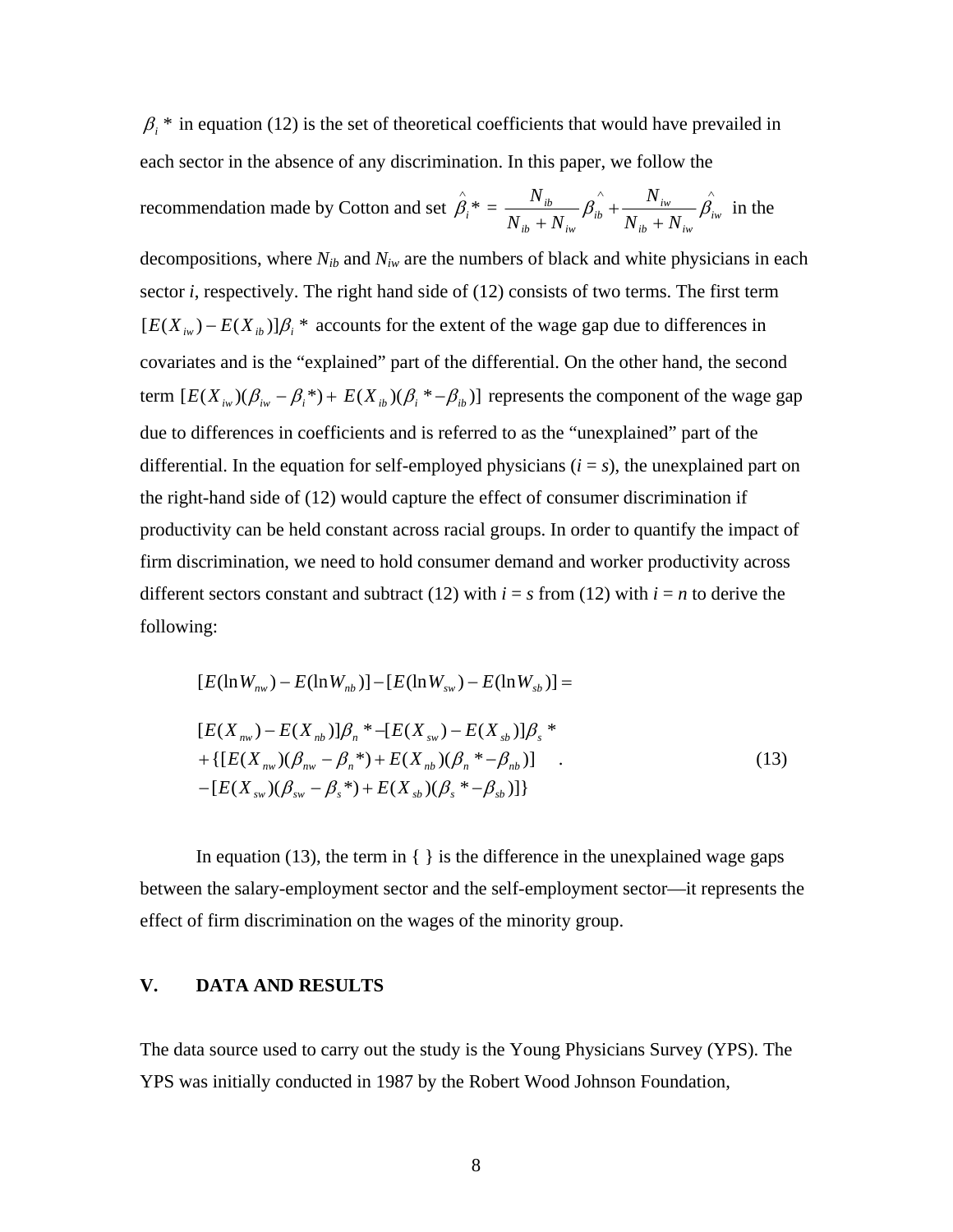Mathematica Institute, and the American Medical Association to investigate the factors that influence the career decisions of young physicians (below 40 years of age and had been in practice for two to six years) and the characteristics of their practices. The survey contains information on a wide range of variables—such as physician specialty, board certification status, and waiting time for patients—that would enable us to control for consumer demand and worker productivity, thereby effectively isolating the effects of different types of discrimination in the physician market.

There were 5,868 respondents in the original wave of the YPS. Among those respondents, 3,124 were reinterviewed in 1991 in the second wave of the survey, which included a total of 6,053 physicians. We first examine the data from the 1987 wave to detect and decompose any possible discrimination in the market for young physicians. The group of physicians who were interviewed in both 1987 and 1991 were used to assess whether the nature of selection into self-employment differs between black and white physicians.

We restricted the sample used in the estimation to male physicians who worked for at least 20 hours a week, a minimum of 26 weeks in a year, and who earned a wage above the federal minimum wage. The final samples include 2,763 white physicians and 396 black physicians from 1987.

Table 1 presents the summary statistics of the variables included in the regression analysis and table 2 reports employment outcomes associated with physicians in various demographic and professional categories. In 1987, the number of average weekly work hours was almost identical for white and black physicians, but blacks had a lower mean income due to a roughly 11% lower hourly wage (\$32.12 vs. \$35.60). This wage differential, however, can be caused by differences in characteristics as the distribution of specialties varies across races and black physicians are less likely to be married, board certified, and practice in high income areas.

Among the nine categories of physician specialties listed, blacks have a greater tendency to specialize in three of them: pediatrics, obstetrics/gynecology, and psychiatry, which are ranked ninth, fourth, and fifth, respectively, in terms of average hourly earnings. Thus, based on summary statistics alone, black physicians seem to have a marginally higher likelihood of being in the less financially lucrative specialties.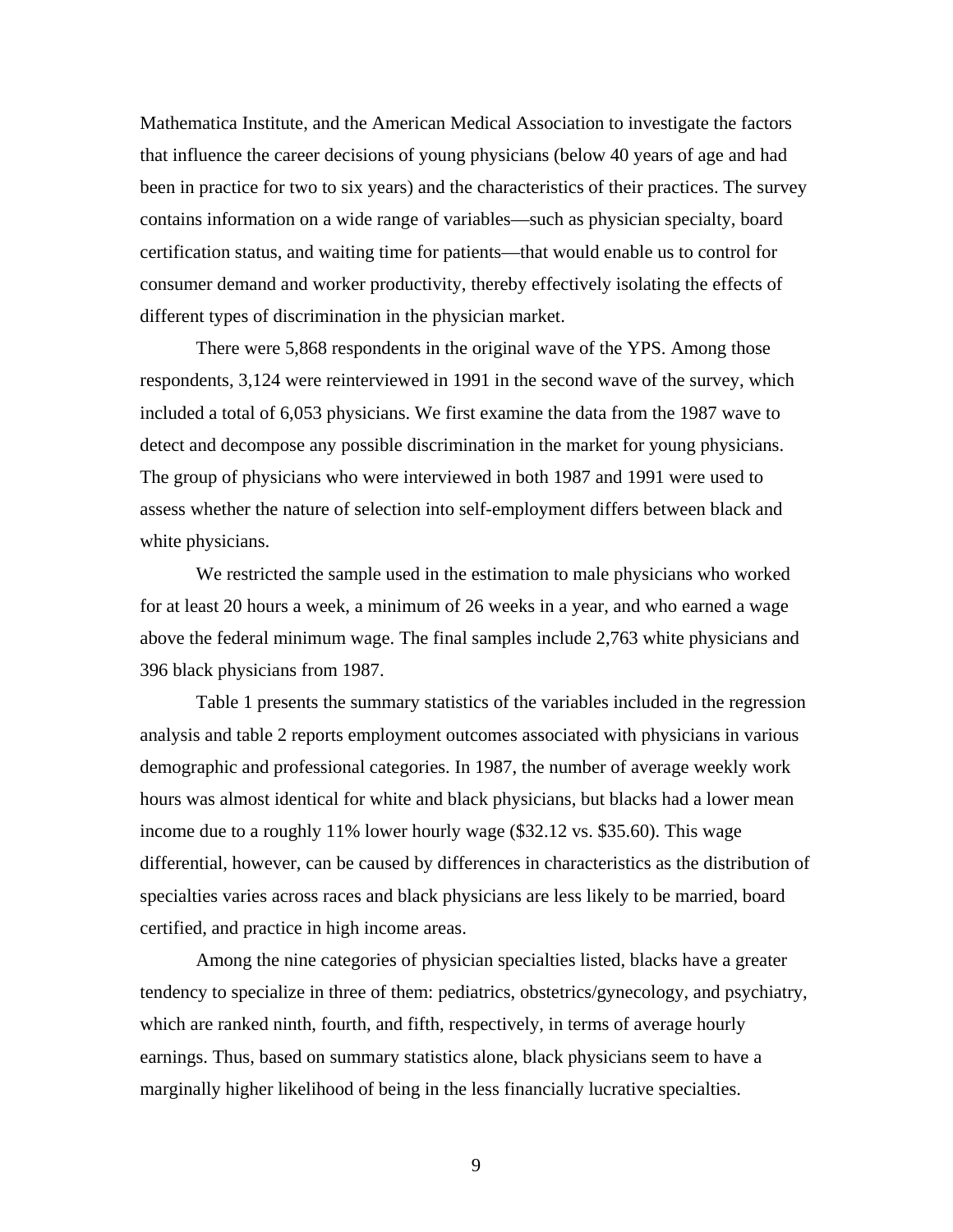Consistent with the general findings on the effect of marital status on male earnings, single male physicians have lower wages and work fewer hours than their married counterparts. The lower probability of being married also contributes to the lower wages earned by black physicians. Surprisingly, the status of board certification appears to have no bearing on one's wage rate. This unexpected result shows that physicians are not penalized, at least from the perspective of contemporaneous monetary compensation, for not being board certified in the beginning stage of their careers. Hence, the substantially lower rate of board certification among the black physicians in the sample does not adversely affect their hourly earnings. However, since blacks and whites have almost identical levels of experience in the sample, the dramatic difference in the rates of board certification (43.7% vs. 74.2%) suggests that there are perhaps differences in unobservable determinants of wages between these two groups if the process of obtaining board certification is not discriminatory against blacks.

The only explanatory variable included in the regression that may lend an advantage to blacks is the physician-to-population ratio. Black physicians tend to practice in areas where the physician-to-population ratio is low. This means that black physicians would, on average, face less competition and their earnings should be higher as a result. The advantage of less competition enjoyed by black physicians, however, is somewhat, if not entirely, negated by the lower per capita income of their practice locations.

As established in tables 1 and 2, black physicians, in general, have observable characteristics that are less favorable to achieving greater earnings. The magnitudes of these effects on wages are shown in table 3, which entails the estimation results of the wage regressions used in the Blinder-Oaxaca decompositions. The most striking result from table 3 is perhaps the size of the experience coefficient for blacks relative to that for whites.<sup>7</sup> At the group mean, wages for black physicians would increase by almost 10.8% while wages for white physicians would only go up by 8.9%. To the extent of our knowledge, this is the first study that documents higher returns to experience for blacks than for whites. We offer three reasons that can help explain this unique result. The first reason is the homogeneity of the sample used in this study. Most studies of earnings differentials are based on datasets such as the Current Population Survey and the National

<sup>&</sup>lt;sup>7</sup> The significance of the coefficient on experience for blacks is significant at right around the 10% level.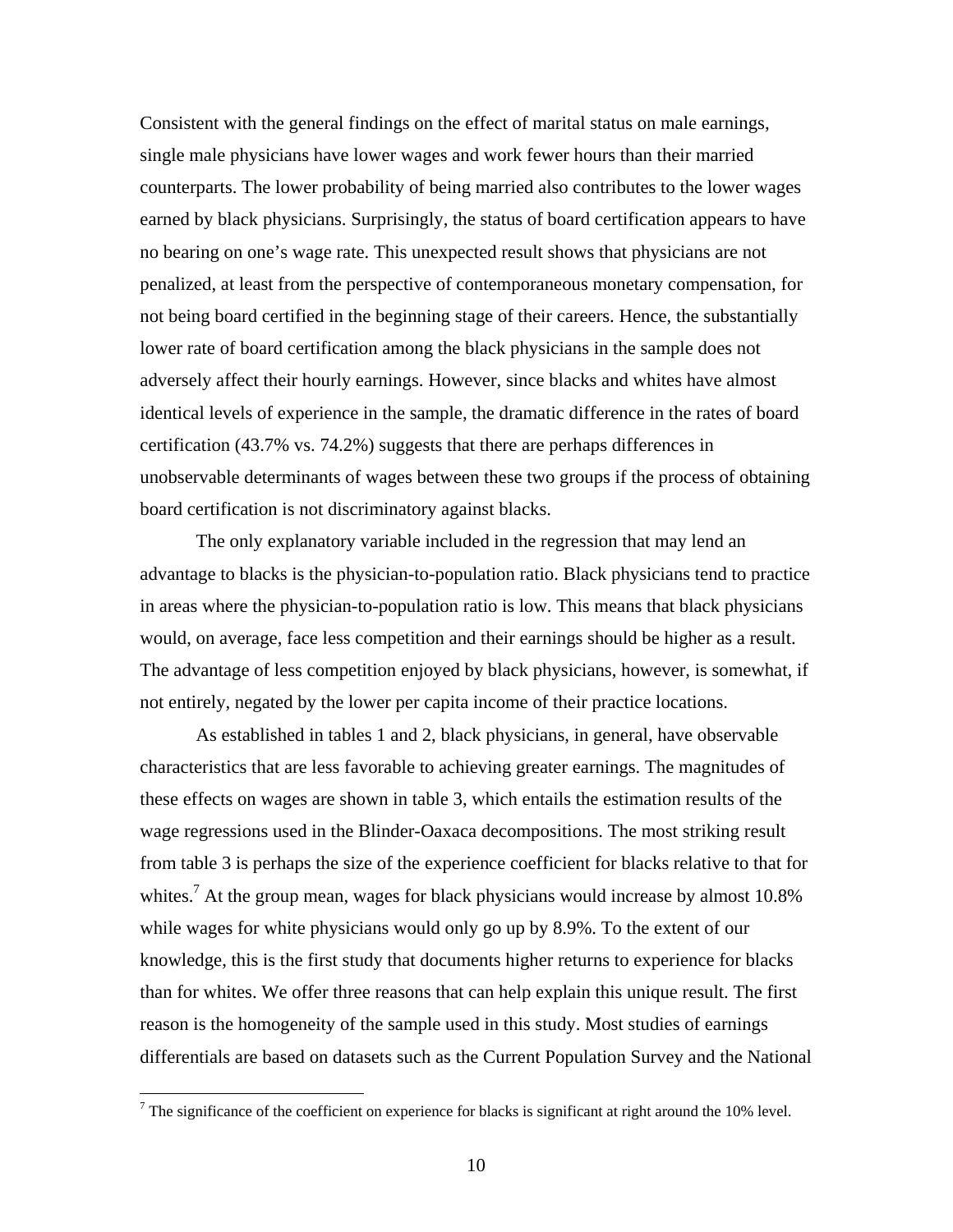Longitudinal Survey of Youth in which the respondents are drawn from the general population. If blacks were more likely to be employed in industries where returns to experience are low, conventional analysis that relies on data compiled from the general population would underestimate the returns to experience for blacks. The focus on a single profession in this paper therefore greatly reduces the heterogeneity in earnings due to the possibility that blacks are concentrated in professions in which returns to experience are generally low. Second, blacks who choose the career path of physicians may possess traits that enable them to realize superior returns to experience. Medicine is one of the most demanding and selective professions. If the environmental factors are less favorable for blacks to break into the profession, those who eventually succeed in entering may just have exceptional talents and motivation that are productive complements of experience. The final explanation is related to psychological factors. Studies in psychology have found that it is common for whites to hold black physicians in high esteems. The rationale for this finding is that when two stereotypes (such as the racial stereotype and the doctor stereotype) are in clash, individuals would only activate the stereotype that confers them the greatest psychological benefit. Hence, if patients more often than not have the motivation to suppress any racial stereotypes they have toward black physicians, it is then more likely for the earnings of black physicians to rise over time.

The status of being married has a positive effect on wages for white physicians who are self-employed, but shows no statistically significant effect on physicians in any other category. Consistent with the summary statistics, board certification has generally no effect on earnings except in the case of salaried black physicians. Within the subgroup of salaried black physicians, the achievement of board certification would raise the hourly wage by about 14%. The coefficients on physician specialties are largely consistent with the findings in table 2. However, it is worth noting that most of those coefficients are insignificant for blacks, as there are few blacks in many of the specialty categories. Finally, the two variables that control for local market conditions (the physician-to-population ratio and per capita income) have either weak or no effects on earnings. As the physicians-to-population ratio increase by 10%, i.e., the number of physicians on a per capita basis decreases by 10%, the hourly wage of self-employed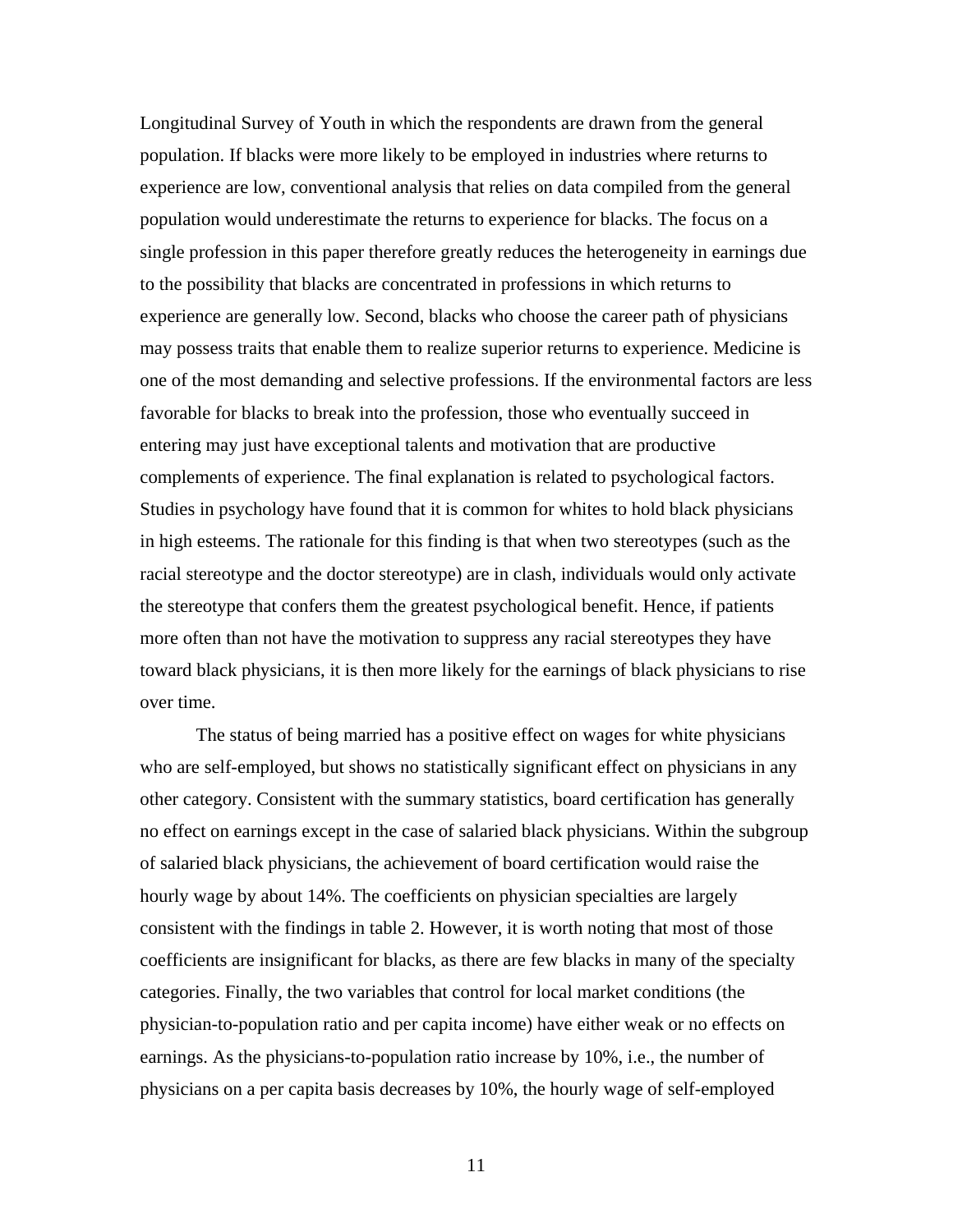whites would go up by 0.4%, while the hourly wage of salaried blacks would actually decline by 0.6%. If the per capita income in a local area were to rise by 10%, the hourly wage of self-employed blacks would increase by 1.6% and the hourly wage of selfemployed whites would go up by about 0.8%.

The details of the Blinder-Oaxaca decompositions are shown in table 4. The decomposition results suggest that the wage gap among salaried physicians is mostly attributable to differences in covariates, while the wage differential among self-employed physicians is entirely due to differences in coefficients. The portion of the wage gap that can be explained by differences in covariates is actually negative among those who are self-employed. This means that relative to self-employed white physicians, self-employed black physicians, on average, have more characteristics associated with higher earnings. The size of the unexplained self-employed wage gap of .1134 indicates the magnitude of the black-white wage differential due to consumer discrimination. We can subtract the unexplained gap of .1134 among the self-employed from the unexplained gap of .0179 among the salaried physicians to quantify the magnitude of the wage differential due to firm discrimination. The difference in these two gaps is -.0955. Since salaried workers may suffer from both firm and consumer discrimination, while those who are selfemployed may only be affected by consumer discrimination; the negative difference-indifferences estimate is quite unexpected. However, we should keep in mind that the reliability of the estimates derived from the Blinder-Oaxaca decompositions crucially depends on the conditions of identical demand, equal productivity across employment sectors within each group, and equal productivity across races within the selfemployment sector being satisfied. We attempt to determine if these conditions hold in our sample of physicians in the following section.

## **VI. ROBUSTNESS TESTS**

### **Variations in the Willingness to Pay for Physician Services**

Although we control for variables, such as physician-to-population ratios and income per capita, that can potentially affect the general demand for physicians in each local market, there may still be a great deal of variations in the demand for physician services within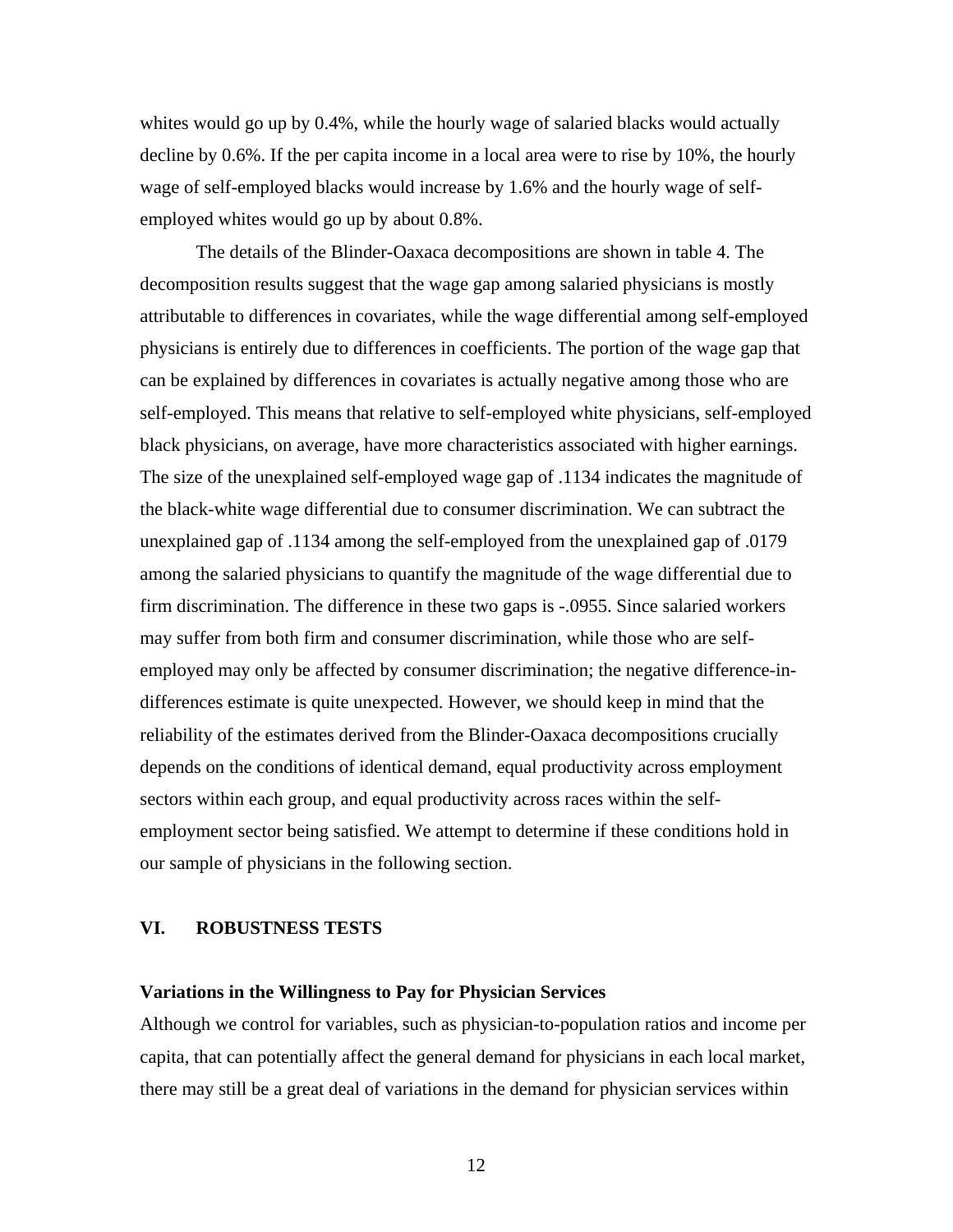the same local market. Thus, it is important to ensure that the average demand for selfemployed physicians is not significantly different from that for salaried physicians in the sample. The YPS provides information on the fees charged for office visits and the number of days a new patient has to wait for an appointment. We use these two variables to approximate for the demand for each individual physician. Table 5 reports fees charged for an office visit and waiting time for a new patient depending on whether the physician owns the practice or is a salaried employee. According to the average waiting time, salaried physicians seem to have a 40% higher demand than self-employed physicians. It is worth noting, however, that information on these two variables is missing for a particularly large number of salaried physicians, as many of them either did not have knowledge of such information or simply refused to provide it. On the question of waiting time for an appointment, only 551 out of the 931 salaried physicians who are in the sample used in regression analysis had a definitive answer (a response rate of 59%), while 1,095 out of 1,565 possible self-employed physicians gave an exact response (a rate of 70%). Although there is a much longer waiting time for salaried physicians in the reduced sample, the fees charged by salaried physicians in the limited sample are only about 6% higher (\$37.74 vs. \$35.59) and the difference is not statistically significant. As pointed out by Reyes (2007), institutional factors, such as health insurance arrangements, often preclude medical fees from fully adjusting to meet excessive demand. Hence, on the basis of fees for office visits, the condition of similar willingness to pay for services provided by self-employed and salaried physicians does not appear to be violated.

 While the rigidity of the institutional structure in the healthcare industry may have brought about similar fees charged by physicians, they do pose a potential problem that can result in different willingness to pay for physician services depending on whether the physician is an owner of a practice or just an employee of a healthcare provider. Most individuals in the United States have health insurance coverage and, hence, do not bear the full cost of healthcare. Since those individuals who have health insurance only pay a fraction of the total medical expenses, they would be more likely to pay higher gross prices for services. Knowing this, self-employed physicians who retain total revenues net of costs as earnings may purposely seek out clients who have health insurance coverage. This possibility, once again, can be addressed by the rich data provided by the YPS.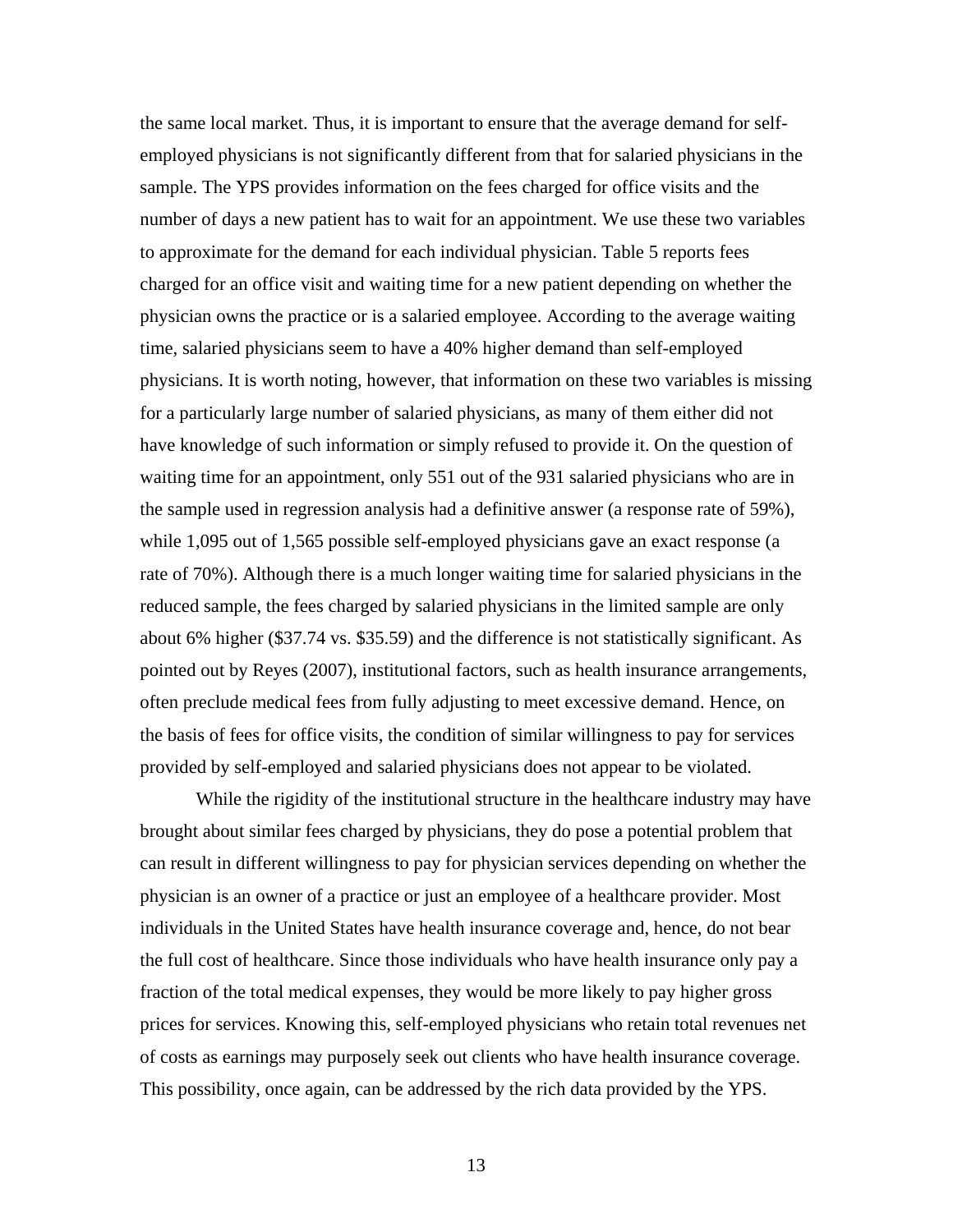There is a question in the YPS asking the respondents to estimate the percentage of patients in their practices who do not have health insurance coverage. Based on the responses to this question, we compute the estimated percentage of patients who have health insurance coverage in each physician's main practice and present the results in table 6. As expected, self-employed physicians have a greater proportion of clients with health insurance coverage then salaried physicians. The difference in percentages, however, is minimal (91% vs. 87%). The small difference in the proportions of patients with health insurance coverage between the two groups of physicians is perhaps due to the inability of salaried physicians to choose their own patients. Instead, it is the owners of a practice who determine the composition of its clientele and those employers would also be motivated to pursue patients with health insurance coverage.

 The last factor that may lead to systematic variations in the willingness to pay in the healthcare market pertains to the phenomenon of supplier-induced demand. In certain market transactions, suppliers have more knowledge about the usefulness and suitability of the products than demanders and, as a result, demanders rely on suppliers for expert advice in making the purchase decisions. The providers (physicians) in the healthcare market, perhaps more so than suppliers in any other markets, dictate the type of services purchased by the consumers (patients). There is therefore an incentive for physicians to recommend expensive treatment options and this incentive may be greater for selfemployed than salaried physicians whose earnings are likely to be less dependent on services provided. Due to data limitation, we cannot directly test whether there is a difference in the degrees of supplier-induced demand between different types of physicians. However, past studies have shown that the extent of supplier-induced demand in the healthcare industry is insignificant. $8$ 

#### **Differentials in Productivity**

The status as residual claimants for self-employed physicians not only may result in systematic variations in the consumers' willingness to pay, as previously noted, it may also lead to differences in average productivity between self-employed and salaried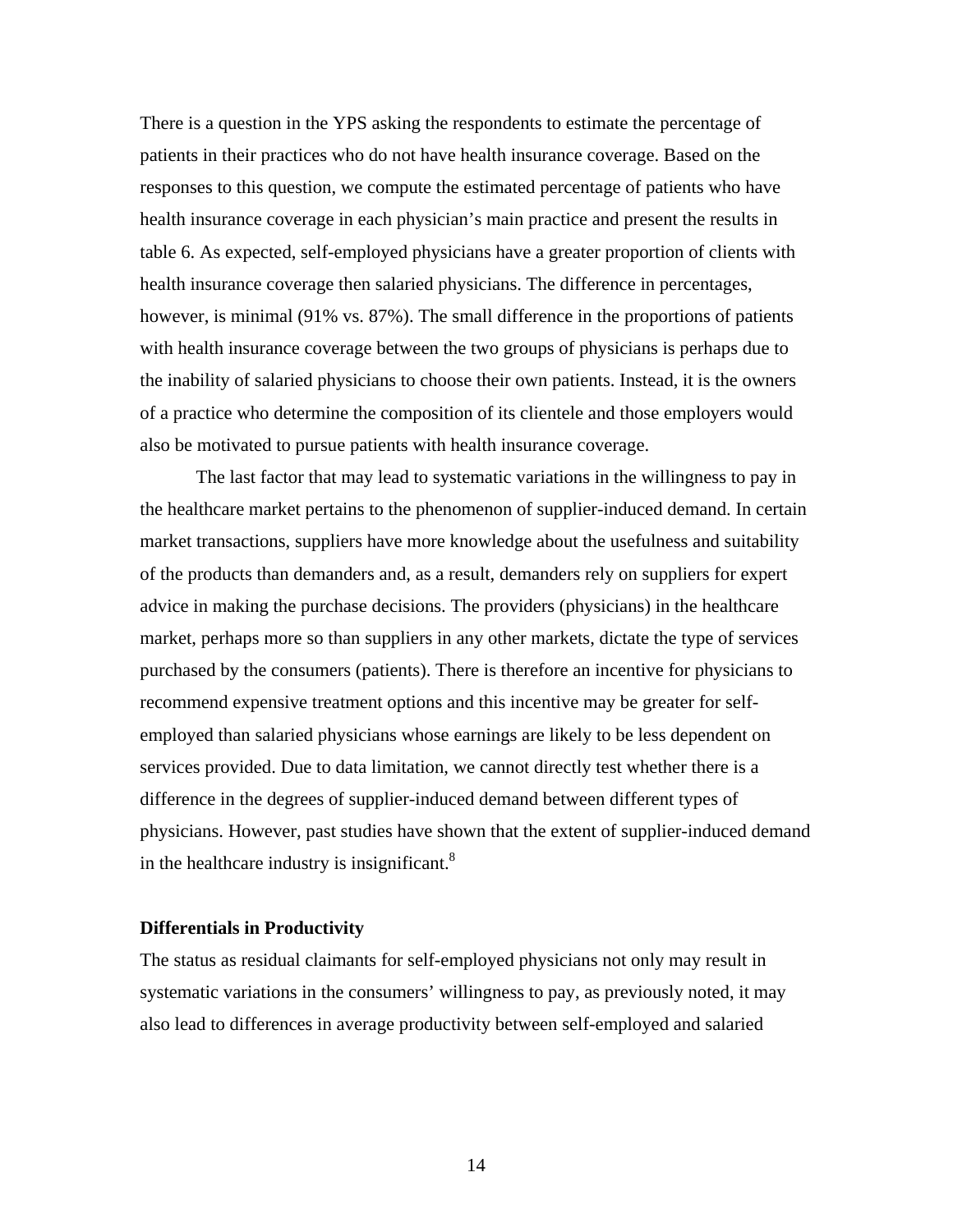physicians. It is possible that those physicians who are willing to devote high levels of effort to work (i.e., physicians who have high productivity conditional on observable characteristics) would find self-employment particularly attractive since they would be able to retain residual revenues as earnings. The YPS provides information on the number of patients seen by a doctor in a week. Combined with the information on the number of hours physicians spend on patient care per week, we can compute the number of patients a physician sees on an hourly basis. If self-employed physicians are indeed more productive than salaried physicians on average, we should perhaps observe a difference in the number of patients seen per hour between these two groups. Table 7 reports the average numbers of patients that self-employed and salaried physicians see in an hour. Surprisingly, it is the salaried physicians who are about 10% more productive overall (1.91 vs. 1.74 patients per hour). Comparison of physician efficiency is also done for each individual specialty. However, due to a relatively small number of physicians in each specialty, the differentials in productivity are all statistically insignificant other than the case of internal medicine, which happens to be the most popular specialty. Within the category of internal medicine, salaried physicians are approximately 18% more efficient in producing office visits (1.72 vs. 1.46 patients per hour).<sup>9</sup>

 The number of patient visits per hour by employment sector and race are presented in table 8. The group difference in productivity between black and white physicians is not statistically significant and that suggests the estimate of the effect of consumer discrimination is perhaps reliable despite a much lower rate of board certification among black physicians. Among both blacks and whites, salaried physicians see more patients per hour than self-employed physicians; salaried black physicians

 <sup>8</sup>  $8$  Rossiter and Wilensky (1984) find that a 10% increase in physician density would raise both utilization and expenditures on physician services by approximately 1%. Stano (1987) argues that the magnitude of the elasticity is even smaller than that.

 $9<sup>9</sup>$  There is a note of caution in equating the number of office visits a physician generates to how efficient that physician is. As recognized by Langwell (1982), when the number of patient visits in a given time interval is used to proxy for physician efficiency, average quality of the service provided is implicitly assumed to be constant, but that assumption may not be correct in reality. It is possible that self-employed physicians are more inclined to provide a higher average quality office visit by spending more time with each patient as a way of generating repeat customers. Salaried physicians, on the other hand, may have more of an incentive to get patients quickly out of their offices in order to leave work at a reasonable hour. Hence, the greater number of office visits produced in an hour by salaried physicians does not necessarily imply higher productivity.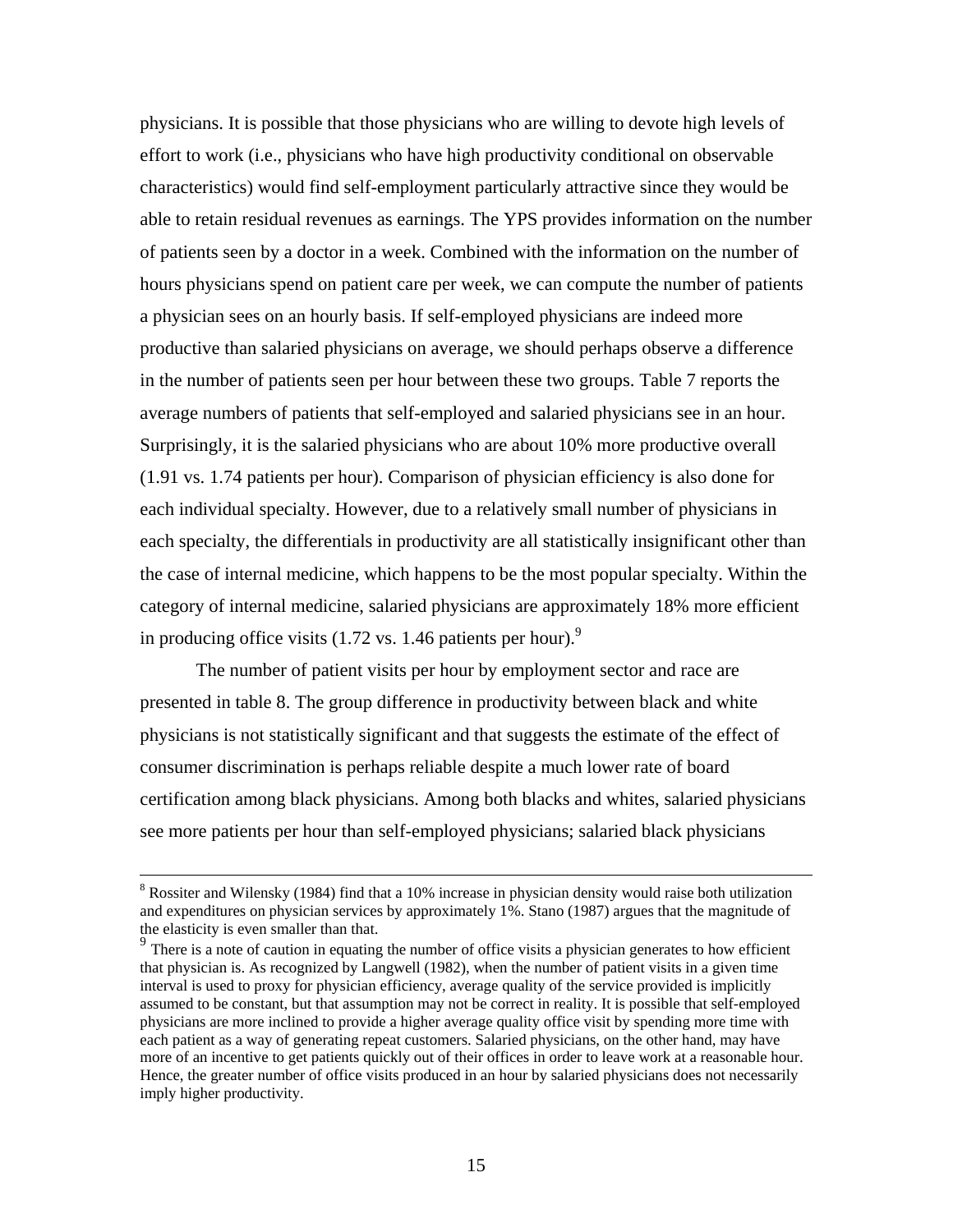produce 14% more patient visits than self-employed black physicians, while salaried white physicians generate almost 7% more patient visits than self-employed white physicians, and both differentials are statistically significant. The statistically significant productivity differential within each group seems to have violated one of the (sufficient) conditions for the clear-cut interpretation of the double difference in wage gaps. The larger productivity differential among blacks is consistent with a negative self-selection into self-employment by blacks (relative to whites), as documented by Borjas and Bronars (1989) and Kawaguchi (2005). If black physicians negatively self-select into self-employment relative to white physicians, the double difference in wage gaps would understate the effect of firm discrimination, as can be clearly seen from equation (9).

 We exploit the longitudinal element of the YPS to further investigate the issue of negative selection into self-employment among black physicians. After applying various sample restrictions, there are 1,470 black or white male physicians who have valid employment and wage data in both the 1987 and 1991 surveys. Table 9 tabulates their employment transitions from 1987 to 1991. The number of physicians who changed their employment sectors from 1987 to 1991 is relatively small. There were a total of 248 physicians who switched from the salary-employment sector to the self-employment sector, while 96 physicians made the reverse move. The number of blacks who moved from one employment sector to the other is even smaller—only 42 of them made the switch either way.

 In order to determine if the nature of selection into self-employment is indeed different between black and white physicians, we compare the 1987 wages of those who switched sectors between 1987 and 1991 with the 1987 wages of those who remained in the same sectors within each racial group. Those comparisons are reported in table 10. Among blacks who were employees of healthcare providers in 1987, those who switched to self-employment in 1991 had a 5% lower average wage in 1987 than those who remained as employees. The difference of 5%, however, is not statistically significant. Among whites who were salaried physicians in 1987, the ones who moved to the selfemployment sector had a 7% higher wage in 1987 than the ones who did not make the move. Among the physicians who were self-employed in 1987, no statistically significant relationships can be found between the average wage of sector switchers and that of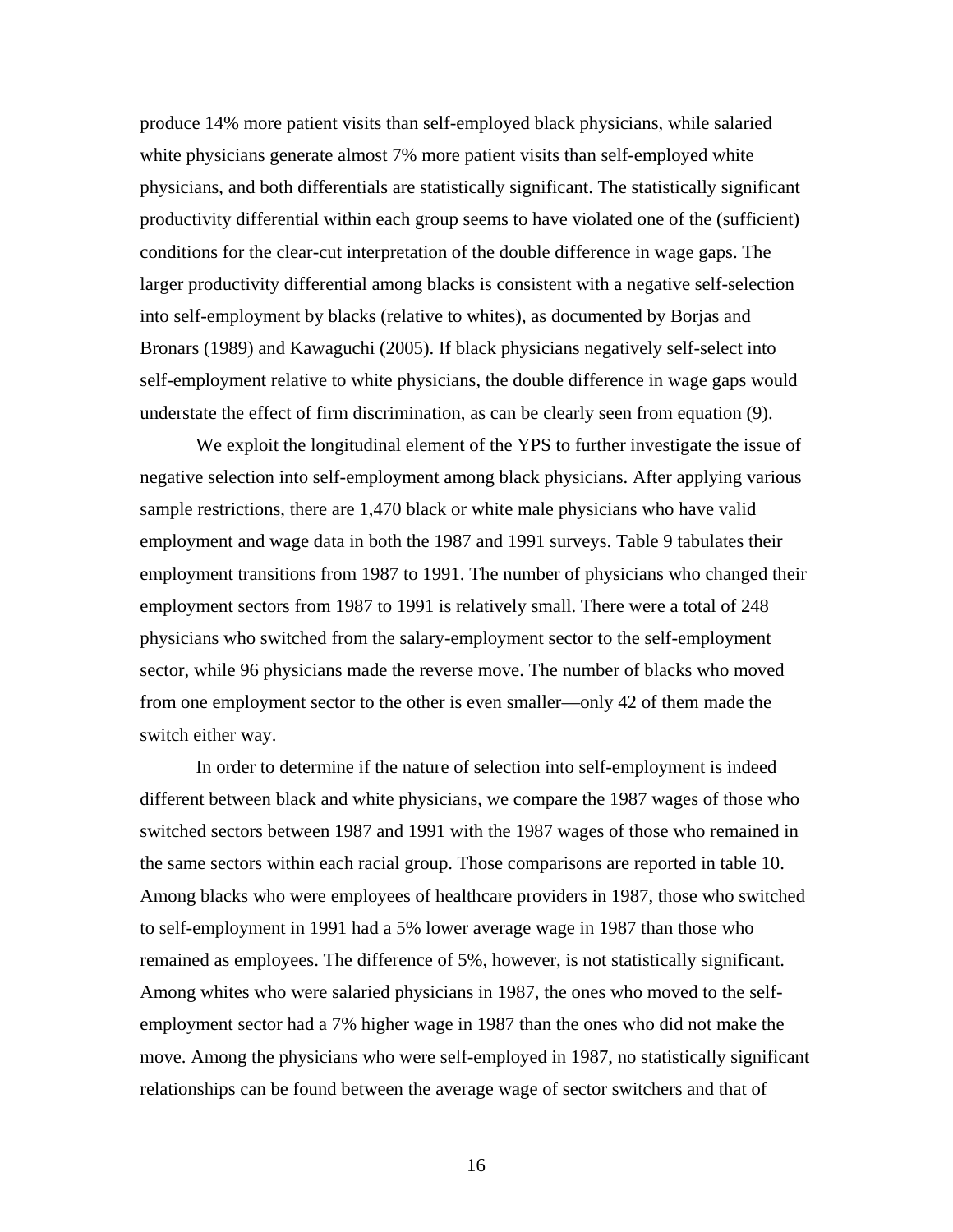nonswitchers within either blacks or whites. Considering all the evidence, black physicians seem to exhibit a negative selection into self-employment relative to white physicians.

### **VII. CONCLUSION**

A difference-in-differences strategy is proposed in this paper to decompose the contributions of different types of discrimination to the black-white wage differential. The strategy is based on the intuition that self-employed individuals are not likely to be subject to firm discrimination, while salaried workers may suffer from both firm and consumer discrimination. Hence, after controlling for all the characteristics that can potentially affect earnings, the wage difference between self-employed black and white workers can be attributed to consumer discrimination, while the wage difference between salaried black and white workers in excess of the difference between self-employed black and white workers is attributable to firm discrimination.

The sufficient conditions under which the difference and double difference estimates would accurately reflect the distinct effects of consumer and firm discrimination on earnings are derived in a general framework. In order for the wage difference between self-employed black and white workers to correctly measure the effect of consumer discrimination, these two groups of workers must be equally productive. The difference-in-differences estimate would precisely indicate the fraction of the racial wage gap that results from firm discrimination if consumer's willingness to pay is identical for both self-employed and salaried workers, and if self-employed and salaried workers are equally productive within each racial group.

Data from the Young Physicians Survey is used to implement the proposed strategy. The results suggest that potential discrimination plays a small role in the racial wage gap among physicians. At most, discrimination lowers the hourly wages of black physicians by 3.3%. The decompositions show that consumer discrimination accounts for all of the potential discrimination in the physician market and that the effect of firm discrimination is actually in favor of black physicians. The interpretations of the estimates, however, are complicated by the possibility that relative to white physicians,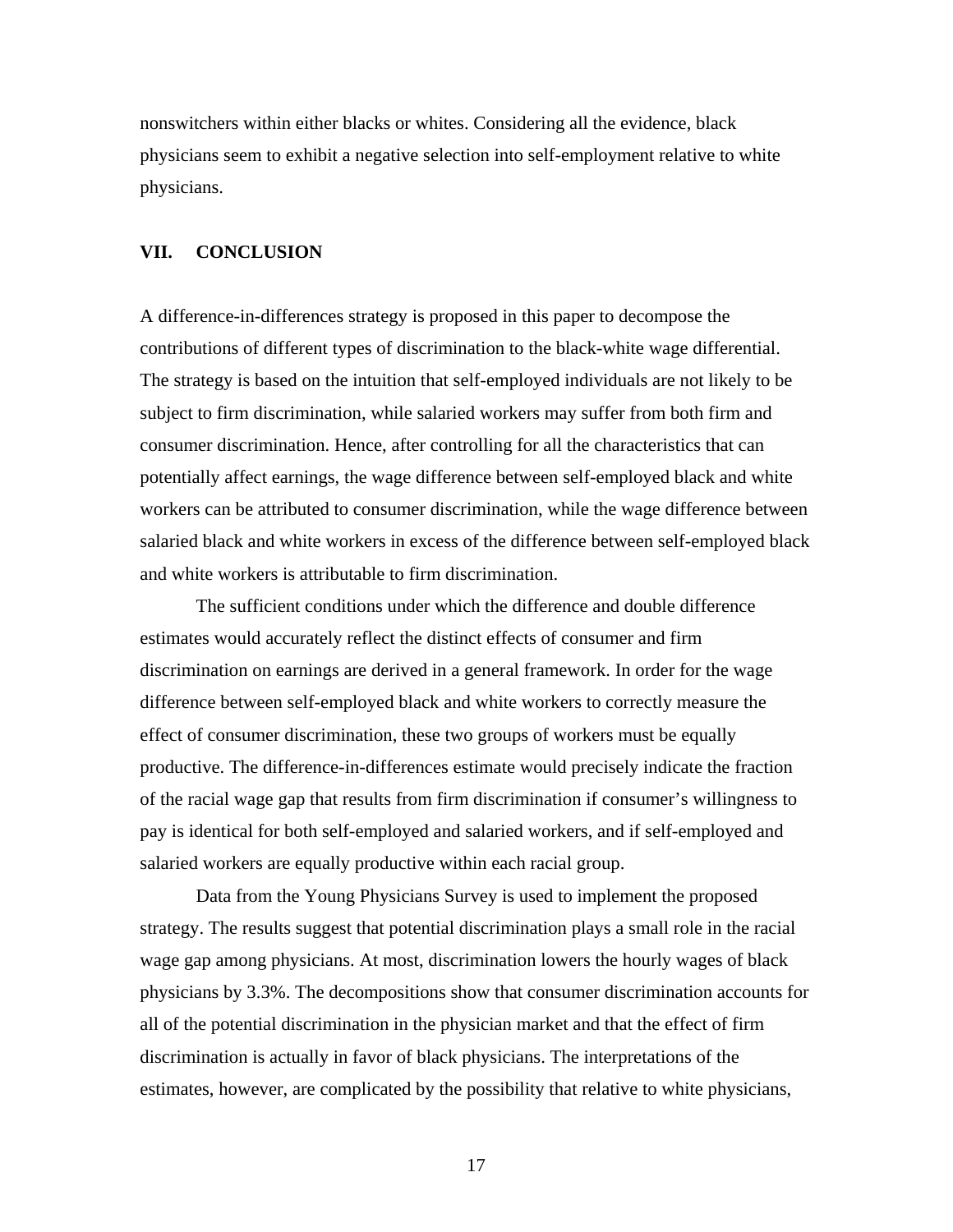black physicians negatively self-select into self-employment. This relative negative selection into self-employment by blacks would both overestimate the effect of consumer discrimination and underestimate the effect of firm discrimination.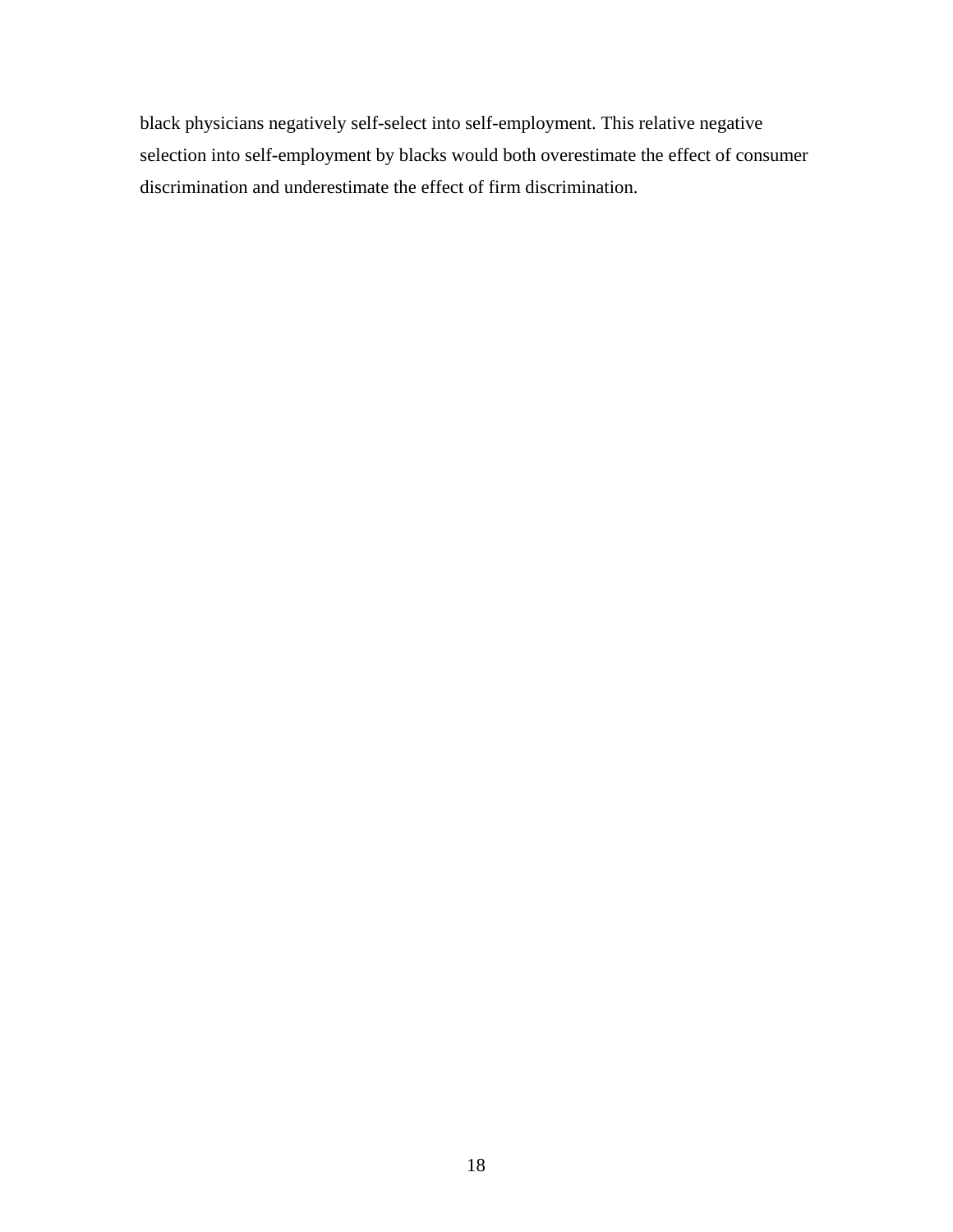#### **REFERENCES**

- Aigner, Dennis J., and Glen C. Cain. 1977. "Statistical Theories of Discrimination in the Labor Market." *Industrial and Labor Relations Review* 30(2): 175–87.
- Arrow, Kenneth J. 1973. "The Theory of Discrimination." in Orley Ashenfelter and Albert Rees (eds.), *Discrimination in the Labor Market*. Princeton, NJ: Princeton University Press.
- Becker, Gary. 1957. *The Economics of Discrimination*. Chicago: University of Chicago Press.
- Blinder, Alan S. 1973. "Wage Discrimination: Reduced Form and Structural Estimates." *The Journal of Human Resources* 8(4): 436–455.
- Borjas, George J., and Stephen G. Bronars. 1989. "Consumer Discrimination of Self-Employment." *Journal of Political Economy* 97(3): 581–605.
- Cain, Glen C. 1986. "The Economic Analysis of Labor Market Discrimination: A Survey." in Orley Ashenfelter and Richard Layard(eds.), *Handbook of Labor Economics*, Volume 1. Amsterdam: North-Holland.
- Cotton, Jeremiah. 1988. "On the Decomposition of Wage Differentials." *The Review of Economics and Statistics* 70(2): 236–243.
- Holzer, Harry J., and Keith R. Ihlanfeldt. 1998. "Customer Discrimination and Employment Outcomes for Minority Workers." *Quarter Journal of Economics* 113(3): 835–867.
- Jann, Ben. 2008. "A STATA Implementation of the Blinder-Oaxaca Decomposition." Working Paper No. 5. Zurich: Eidgenössische Technische Hochschule (ETH).
- Kawaguchi, Daiji. 2005. "Negative Self-Selection into Self-employment among African Americans." *Topics in Economic Analysis and Policy* 5(1): 1356.
- Kunda, Ziva, and Lisa Sinclair. 1999a. "Motivated Reasoning with Stereotypes: Activation, Application, and Inhibition." *Psychological Inquiry* 10(1): 12–22.

————. 1999b. "Reactions to a Black Professional: Motivated Inhibition and Activation of Conflicting Stereotypes." *Journal of Personality and Social Psychology* 77(5): 885–904.

Langwell, Karen. 1982. "Factors Affecting the Incomes of Men and Women Physicians: Further Explanations." *The Journal of Human Resources* 17(2): 261–275.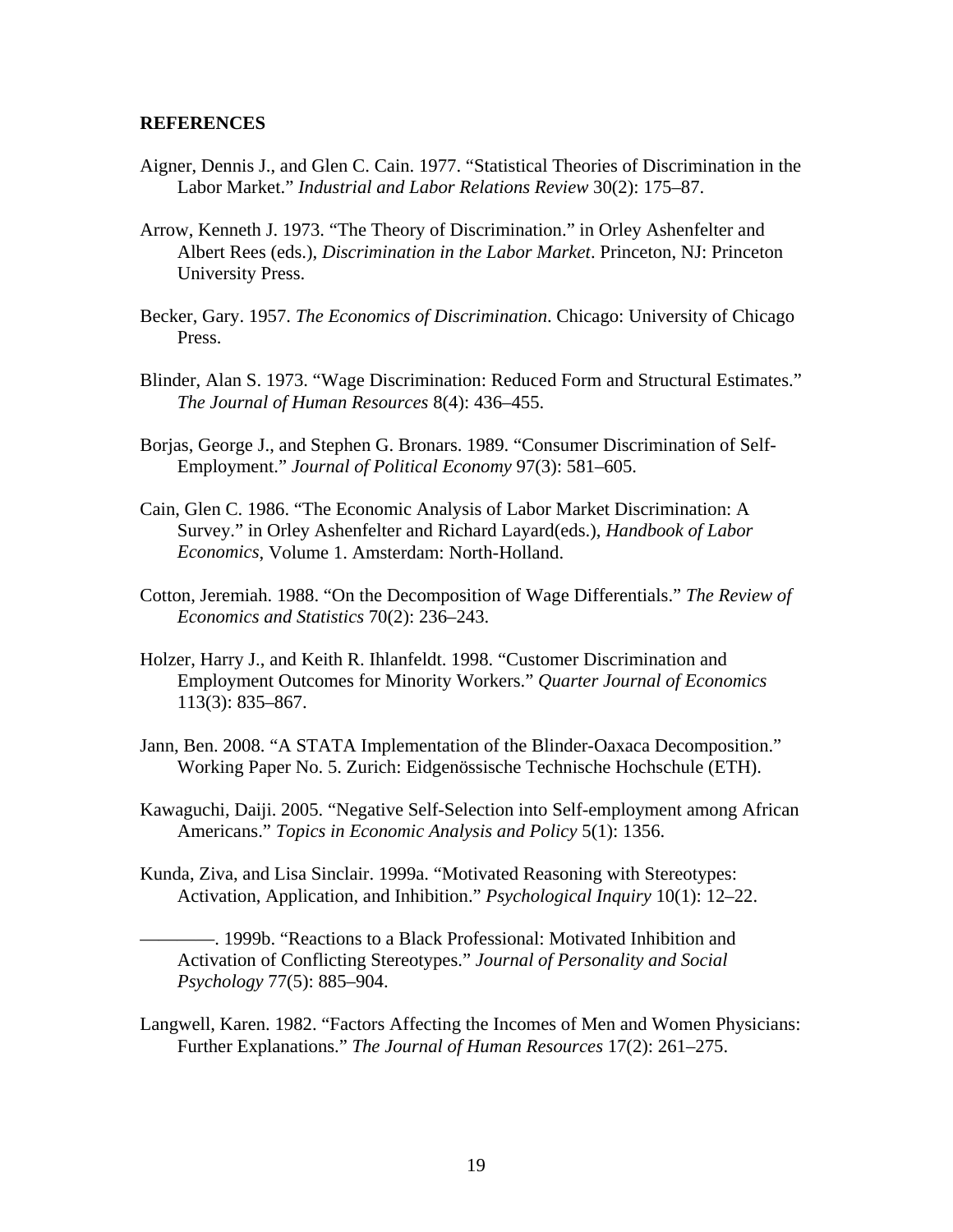- Lundberg, Shelly J., and Richard Startz. 1983. "Private Discrimination and Social Intervention in Competitive Labor Markets." *American Economic Review* 73(3): 340–347.
- Nardinelli, Clark, and Curtis Simon. 1990. "Customer Racial Discrimination in the Market for Memorabilia: The Case of Baseball." *Quarterly Journal of Economics* 105(3): 575–595.
- Oaxaca, Ronald. 1973. "Male-Female Wage Differentials in Urban Labor Markets." *International Economic Review* 14(3): 693–709.
- Oaxaca, Ronald, and Michael R. Ransom. 1994. "On Discrimination and the Decomposition of Wage Differentials." *Journal of Econometrics* 61(1): 5–21.
- O'Neill, June E., and Dave M. O'Neill. 2005. "What Do Wage Differentials Tell Us about Labor Market Discrimination?" Working Paper No. 11240. Cambridge, MA: National Bureau of Economic Research (NBER).
- Oettinger, Gerald S. 1996. "Statistical Discrimination and the Early Career Evolution of the Black-White Wage Gap." *Journal of Labor Economics* 14(1): 52–78.
- Reimers, Cordelia W. 1983. "Labor Market Discrimination against Hispanic and Black Men." *The Review of Economics and Statistics* 65(4): 570–579.
- Reyes, Jessica Wolpaw. 2007. "Reaching Equilibrium in the Market for Obstetricians and Gynecologists." *American Economic Review* 97(2): 407–411.
- Rossiter, Louis F., and Gail R. Wilensky. 1984. "Identification of Physician-Induced Demand." *Journal of Human Resources* 19(2): 231–244.
- Rosen, Asa. 2003. "Search, Bargaining, and Employer Discrimination." *Journal of Labor Economics* 21(4): 807–829.
- Sasaki, Masaru. 1999. "An Equilibrium Search Model with Co-workers Discrimination."  *Journal of Labor Economics* 17(2): 377–407.
- Sasser, Alicia C. 2004. "Gender Differences in Physician Pay: Tradeoffs between Career and Family." *Journal of Human Resources* 40(2): 477–504.
- Stano, Miron. 1987. "A Clarification of Theories and Evidence on Supplier-Induced Demand for Physicians' Services." *Journal of Human Resources* 22(4): 611–620.
- Yun, Myeong-Su. 2005. "A Simple Solution to the Identification Problem in Detailed Wage Decompositions." *Economic Inquiry* 43(4): 766–772.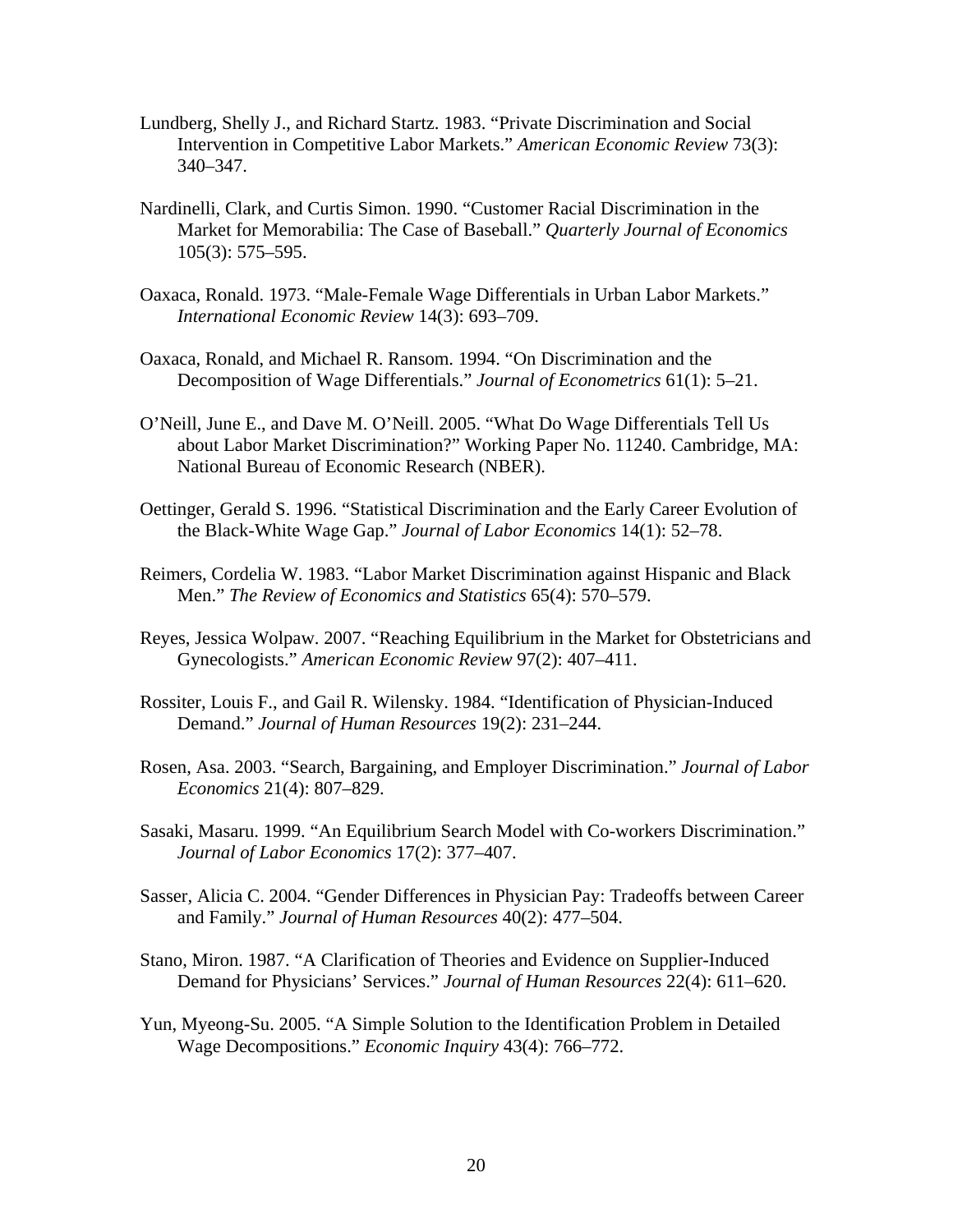# **TABLES**

## **Table 1. Summary Statistics**

|                              |        | <b>Blacks</b> | <b>Whites</b> |           |
|------------------------------|--------|---------------|---------------|-----------|
| <b>Hourly Wage</b>           | 34.9   | (27.59)       | 37.53         | (27.44)   |
| <b>Weekly Hours*</b>         | 60.64  | (19.05)       | 60.75         | (14.83)   |
| <b>Annual Income*</b>        | 93,930 | (57, 840)     | 103,800       | (72, 170) |
| <b>Married</b>               | .745   | (.437)        | .858          | (.349)    |
| <b>Years of Experience</b>   | 3.521  | (1.129)       | 3.477         | (1.152)   |
| <b>Board Certified</b>       | .45    | (.498)        | .744          | (.436)    |
| <b>Physician Specialty:</b>  |        |               |               |           |
| <b>General Practice</b>      | .135   | (.342)        | .18           | (.384)    |
| <b>Internal Medicine</b>     | .238   | (.426)        | .256          | (.436)    |
| <b>Surgery</b>               | .202   | (.402)        | .213          | (.409)    |
| <b>Pediatrics</b>            | .099   | (.3)          | .063          | (.243)    |
| Obgyn                        | .128   | (.334)        | .049          | (.215)    |
| <b>Radiology</b>             | .025   | (.156)        | .051          | (.22)     |
| <b>Psychiatry</b>            | .053   | (.225)        | .043          | (.204)    |
| Anesthesiology               | .043   | (.202)        | .053          | (.224)    |
| <b>Other Specialties</b>     | .078   | (.269)        | .093          | (.291)    |
| Physican-to-population ratio | 505.1  | (872.1)       | 552.6         | (862.4)   |
| Per capita income            | 11,426 | (5,397)       | 12,647        | (4,935)   |
| <b>Number of physicians</b>  | 282    |               | 2,214         |           |

**Notes:** 

1. \* indicates that the variable is not included in the regression analysis.

2. The numbers in ( ) indicate standard errors.

|  |  |  |  |  | Table 2. Employment Outcomes in Each Category in 1987 |
|--|--|--|--|--|-------------------------------------------------------|
|--|--|--|--|--|-------------------------------------------------------|

|                          | <b>Hourly Wage</b> | <b>Weekly Hours</b> | <b>Annual Income</b> |
|--------------------------|--------------------|---------------------|----------------------|
| <b>Married</b>           | 37.54              | 60.98               | 104,013              |
| <b>Nonmarried</b>        | 35.55              | 59.40               | 95,664               |
| <b>Board certified</b>   | 37.18              | 60.67               | 102,889              |
| Non-board certified      | 37.36              | 60.90               | 102,300              |
| <b>Specialties:</b>      |                    |                     |                      |
| <b>General Practice</b>  | 26.97              | 59.25               | 73,560               |
| <b>Internal Medicine</b> | 30.46              | 61.91               | 87,548               |
| <b>Surgery</b>           | 48.45              | 64.32               | 140,646              |
| <b>Pediatrics</b>        | 26.16              | 59.65               | 71,725               |
| Obgyn                    | 40.31              | 67.24               | 121,139              |
| Radiology                | 48.54              | 54.25               | 115,492              |
| <b>Psychiatry</b>        | 38.67              | 53.30               | 92,586               |
| Anesthesiology           | 55.95              | 60.67               | 145,651              |
| <b>Other Specialties</b> | 38.57              | 55.78               | 97,750               |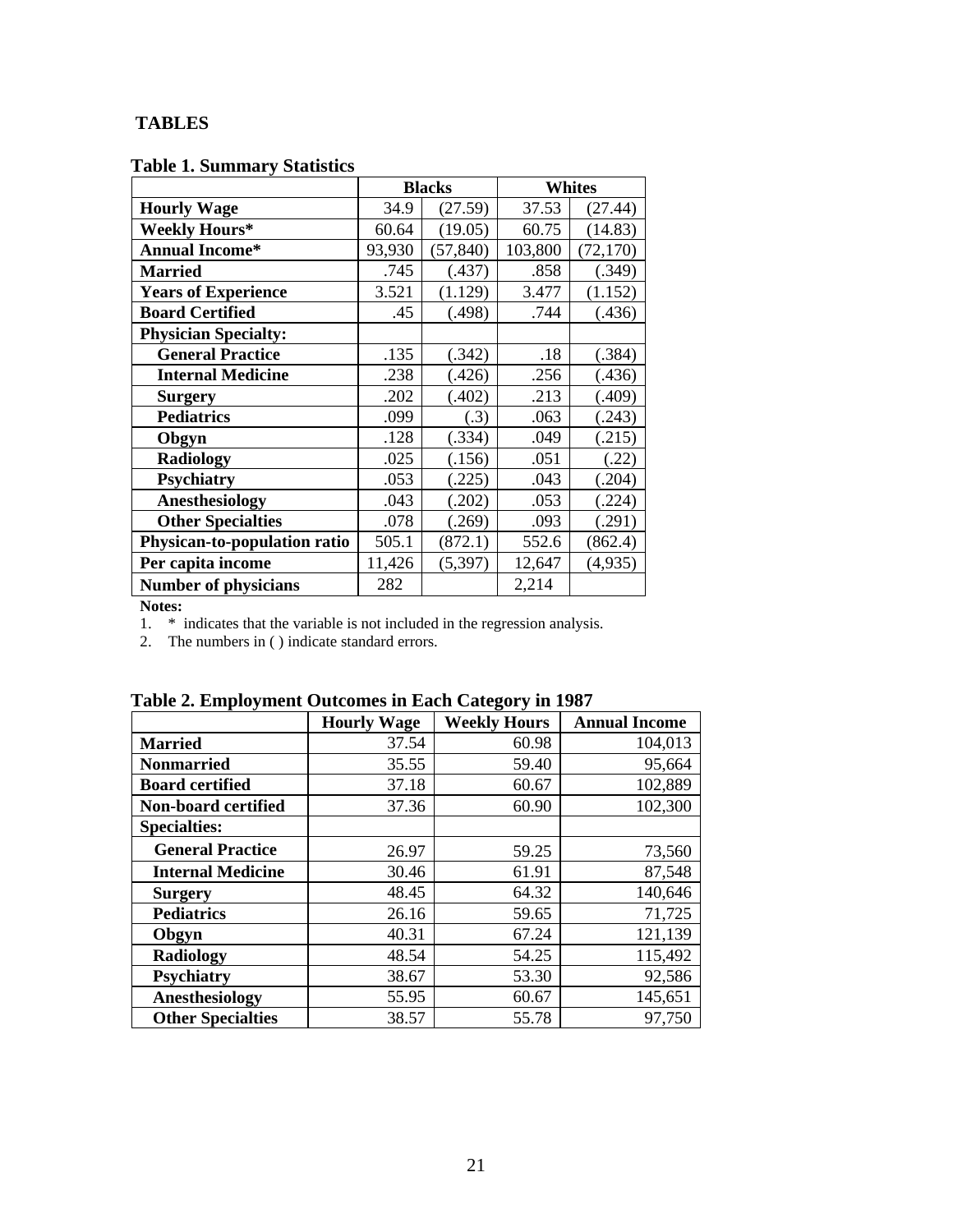|                           | <b>All Physicians</b> |               | <b>Self-Employed</b> |           | <b>Salaried</b> |               |
|---------------------------|-----------------------|---------------|----------------------|-----------|-----------------|---------------|
|                           | <b>Blacks</b>         | <b>Whites</b> | <b>Blacks</b>        | Whites    | <b>Blacks</b>   | <b>Whites</b> |
|                           | 1.6111                | 2.3820        | 2.4424               | 2.7621    | 1.1211          | 2.5475        |
| Intercept                 | (.8305)               | (.3206)       | (1.2440)             | (.4553)   | (.9002)         | (.4160)       |
|                           | $-.00876$             | .0796         | $-.0416$             | .1004     | .0454           | .0241         |
| <b>Married</b>            | (.0775)               | (.0306)       | (.1285)              | (.0434)   | (.0743)         | (.0394)       |
| <b>Experience</b>         | .3070                 | .2535         | .2156                | .3377     | .4754           | .0291         |
|                           | (.1867)               | (.0632)       | (.3041)              | (.0876)   | (.1856)         | (.0854)       |
| Experience <sup>2</sup>   | $-.0287$              | $-.0239$      | $-0.0161$            | $-.0346$  | $-.0531$        | .0033         |
|                           | (.0257)               | (.0088)       | (.0410)              | (.0120)   | (.0260)         | (.0121)       |
| <b>Board</b>              | .1109                 | .0101         | .1150                | $-.0074$  | .1432           | .0382         |
|                           | (.0726)               | (.0260)       | (.1147)              | (.0345)   | (.0732)         | (.0366)       |
| <b>General practice</b>   | $-.2445$              | $-.3410$      | $-.3437$             | $-.3954$  | $-.0894$        | $-.2069$      |
|                           | (.0956)               | (.0276)       | (.1477)              | (.0357)   | (.0867)         | (.0411)       |
| <b>Internal medicine</b>  | $-.2200$              | $-.2063$      | $-.2757$             | $-.2099$  | $-.1323$        | $-.1978$      |
|                           | (.0736)               | (.0229)       | (.1189)              | (.0310)   | (.0709)         | (.0317)       |
|                           | .1472                 | .1928         | .1415                | .1765     | .0765           | .1371         |
| <b>Surgery</b>            | (.0785)               | (.0241)       | (.1143)              | (.0307)   | (.0898)         | (.0389)       |
| <b>Pediatrics</b>         | $-1644$               | $-.3581$      | $-.2436$             | $-.3927$  | $-.0249$        | $-.2814$      |
|                           | (.1025)               | (.0396)       | (.1751)              | (.0594)   | (.0918)         | (.0479)       |
| Obgyn                     | .2884                 | $-.0412$      | .3534                | $-0.0199$ | .2451           | $-.1388$      |
|                           | (.0926)               | (.0447)       | (.1404)              | (.0574)   | (.0992)         | (.0667)       |
| <b>Radiology</b>          | .2249                 | .2906         | .4257                | .3356     | $-.0629$        | .2603         |
|                           | (.1926)               | (.0437)       | (.3036)              | (.0634)   | (.1880)         | (.0544)       |
| <b>Psychiatry</b>         | .1198                 | $-.0348$      | .2416                | $-.093$   | .1663           | .0669         |
|                           | (.1353)               | (.0471)       | (.2712)              | (.0616)   | (.1114)         | (.0679)       |
| <b>Anesthesiology</b>     | $-.03320$             | .4357         | $-.1301$             | .4747     | $-.0894$        | .2711         |
|                           | (.1495)               | (.0430)       | (.1831)              | (.0553)   | (.0867)         | (.0647)       |
| <b>Other specialties</b>  | $-.1181$              | .0624         | $-.1691$             | .1242     | $-.0889$        | .0896         |
|                           | (.1134)               | (.0334)       | (.1742)              | (.0537)   | (.1149)         | (.0385)       |
| Ln (md-pop ratio)         | $-.0009$              | $-.0036$      | .0668                | .0401     | $-.0670$        | $-0.0126$     |
|                           | (.0291)               | (.0098)       | (.0458)              | (.0143)   | (.0302)         | (.0128)       |
| Ln (per capita income)    | .1145                 | .0551         | .0124                | $-.0206$  | .1615           | .0777         |
|                           | (.0859)               | (.0325)       | (.1325)              | (.0469)   | (.0905)         | (.0414)       |
| $Ln$ (wage)               | 3.3647                | 3.4590        | 3.4300               | 3.5315    | 3.2697          | 3.3348        |
| $\overline{\mathbf{R}^2}$ | .1560                 | .2173         | .1759                | .2484     | .2665           | .1736         |
| N                         | 282                   | 2214          | 167                  | 1398      | 115             | 816           |

 **Table 3. Wage Equation Estimates for the Year 1987** 

**Notes:** 

1. The dependent variable is the natural log of the hourly wage.

2. The numbers in ( ) indicate standard errors.

3. Following Yun (2005), we estimate the "normalized" wage regressions. Hence, the coefficient on each physician specialty expresses the wage deviation in percentages from the mean of all specialties.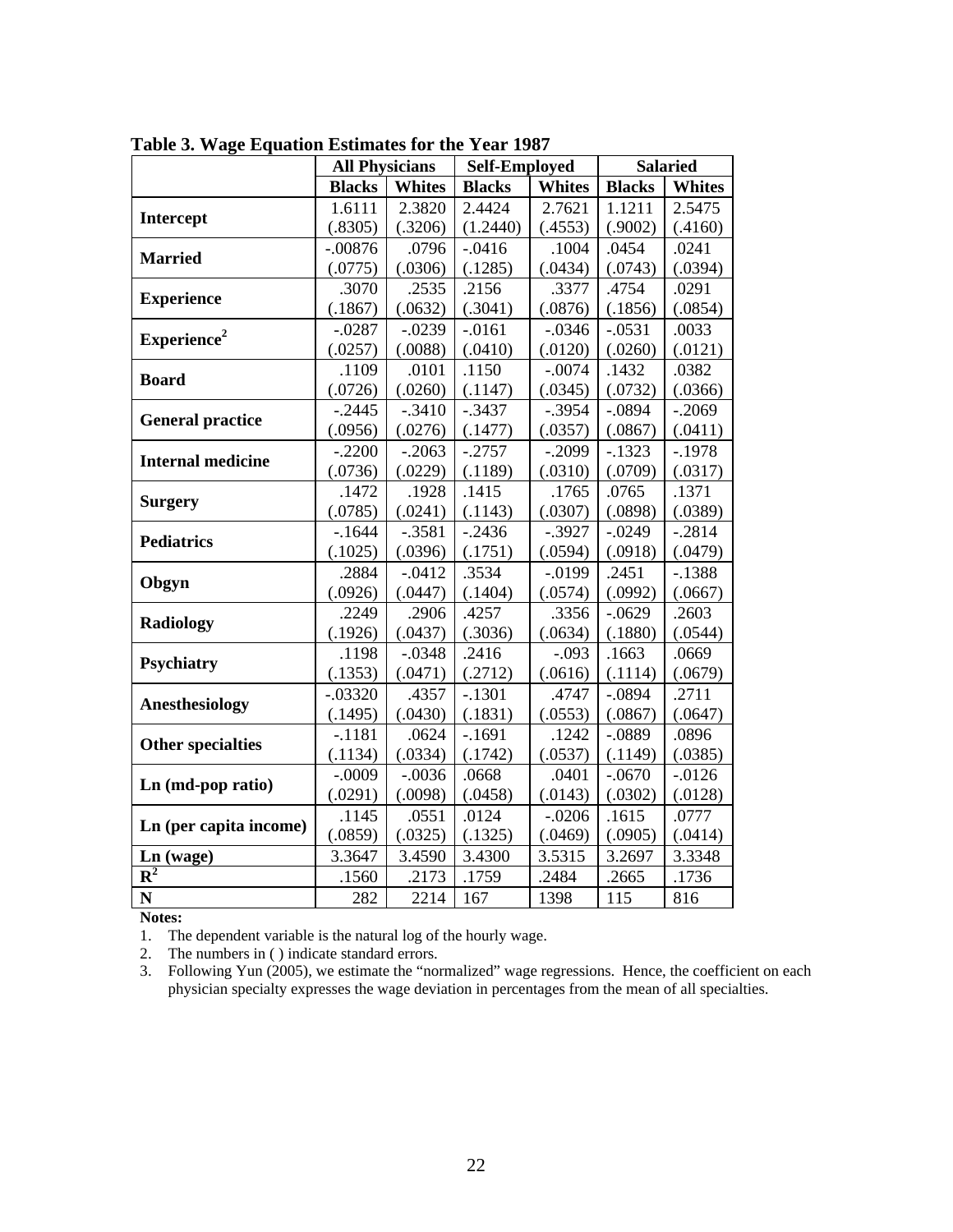|                             | All physicians | Self-employed | <b>Salaried</b> |
|-----------------------------|----------------|---------------|-----------------|
| Total wage gap              | .0944          | .1015         | .0651           |
| <b>Explained wage gap</b>   | .0243          | $-.0119$      | .0473           |
| <b>Unexplained wage gap</b> | .0701          | 1134          | .0179           |

 **Table 4. The Blinder-Oaxaca Decompositions** 

**Note:** 

Difference in unexplained wage gaps between self-employed and salaried physicians  $= -0.0955$ 

|  | Table 5. Fees and Waiting Time (in Days) for Appointment |
|--|----------------------------------------------------------|
|  |                                                          |

|                     | Self-employed physicians | <b>Salaried physicians</b> | <b>Differential</b> |
|---------------------|--------------------------|----------------------------|---------------------|
|                     | \$35.59                  | \$37.74                    | $-$ \$2.15          |
| <b>Fees charged</b> | (22.57)                  | (32.18)                    | (1.72)              |
|                     | $N = 1,275$              | $N = 406$                  |                     |
|                     | 8.39                     | 11.73                      | $-3.34$             |
| <b>Waiting time</b> | (16.59)                  | (15.23)                    | (.82)               |
|                     | $N = 1,095$              | $N = 551$                  |                     |

**Note:** The numbers in ( ) indicate standard errors.

| <b>Table 6. Proportion of Patients with Insurance</b> |  |  |
|-------------------------------------------------------|--|--|
|-------------------------------------------------------|--|--|

| Self-employed physicians | <b>Salaried physicians</b> | <b>Differential</b> |
|--------------------------|----------------------------|---------------------|
| .9071                    | .8713                      | .0359               |
| (.1012)                  | (.1598)                    | (.0067)             |
| $N = 1.465$              | $N = 684$                  |                     |

**Note:** The numbers in ( ) indicate standard errors.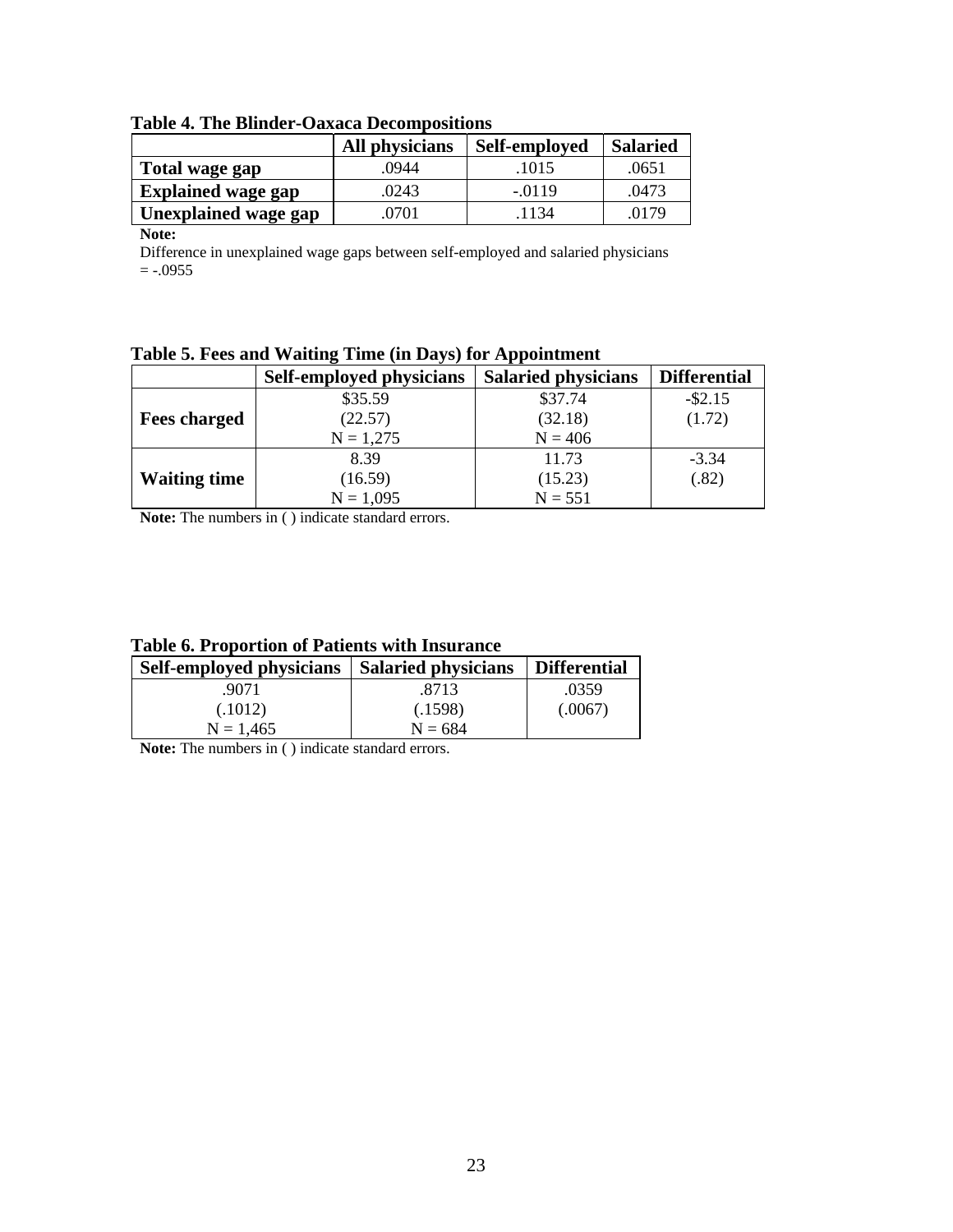|                                    | <b>Self-employed Physicians</b>   | <b>Salaried</b><br>physicians       | <b>Differential</b>   |
|------------------------------------|-----------------------------------|-------------------------------------|-----------------------|
| <b>All Specialties</b>             | 1.7364<br>(1.0355)<br>$N = 1,309$ | 1.9084<br>(1.4865)<br>$N = 777$     | $-0.172$<br>(0.0605)  |
| <b>General Practice</b>            | 2.2242<br>(1.0015)<br>$N = 289$   | 2.3478<br>(1.2323)<br>$N = 142$     | $-1236$<br>(.1190)    |
| <b>Internal</b><br><b>Medicine</b> | 1.4605<br>(.85)<br>$N = 379$      | 1.7221<br>(1.5225)<br>$N = 240$     | $-.2616$<br>(.1075)   |
| <b>Surgery</b>                     | 1.5755<br>(.9333)<br>$N = 315$    | 1.6822<br>(1.3503)<br>$N = 121$     | $-.1067$<br>(.1335)   |
| <b>Pediatrics</b>                  | 2.1153<br>(1.0222)<br>$N = 79$    | 1.9455<br>(1.44)<br>$\mathbf{N}=85$ | .1698<br>(.1940)      |
| Obgyn                              | 1.49<br>(.6303)<br>$N = 94$       | 1.5765<br>(.9669)<br>$N = 49$       | $-.0865$<br>(.1527)   |
| <b>Radiology</b>                   | 5.5<br>(1.8028)<br>$N = 3$        | 3.348<br>(3.4234)<br>$N = 5$        | 2.152<br>(1.8513)     |
| <b>Psychiatry</b>                  | .9548<br>(.5179)<br>$N = 66$      | .9414<br>(.6927)<br>$N = 42$        | .0134<br>(.1245)      |
| Anesthesiology                     | .7018<br>( )<br>${\bf N}=1$       | 2.9444<br>(2.907)<br>${\bf N=2}$    | $-2.2426$<br>(2.0556) |
| <b>Other Specialties</b>           | 2.3247<br>(1.5192)<br>$N = 83$    | 2.503<br>(1.833)<br>$N = 91$        | $-.1783$<br>(.2544)   |

 **Table 7. Number of Patients Seen in an Hour by Specialty and Employment Sector** 

**Note:** The numbers in ( ) indicate standard errors.